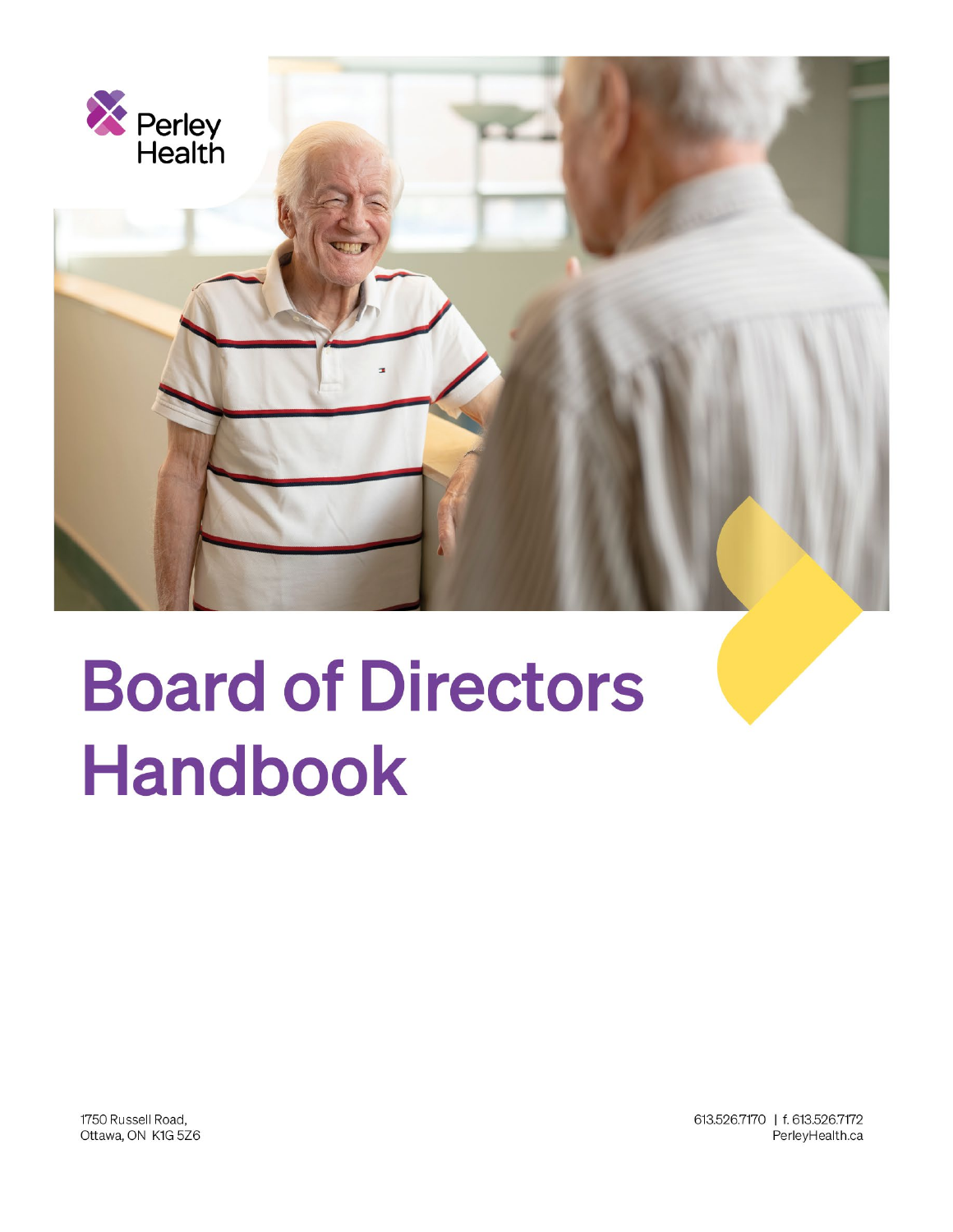

## **Board of Directors Handbook**

V.3 – Approved by the Board on May 05, 2022

**Previous versions:**

V.2 approved April 04, 2019 V.1 approved June 01, 2017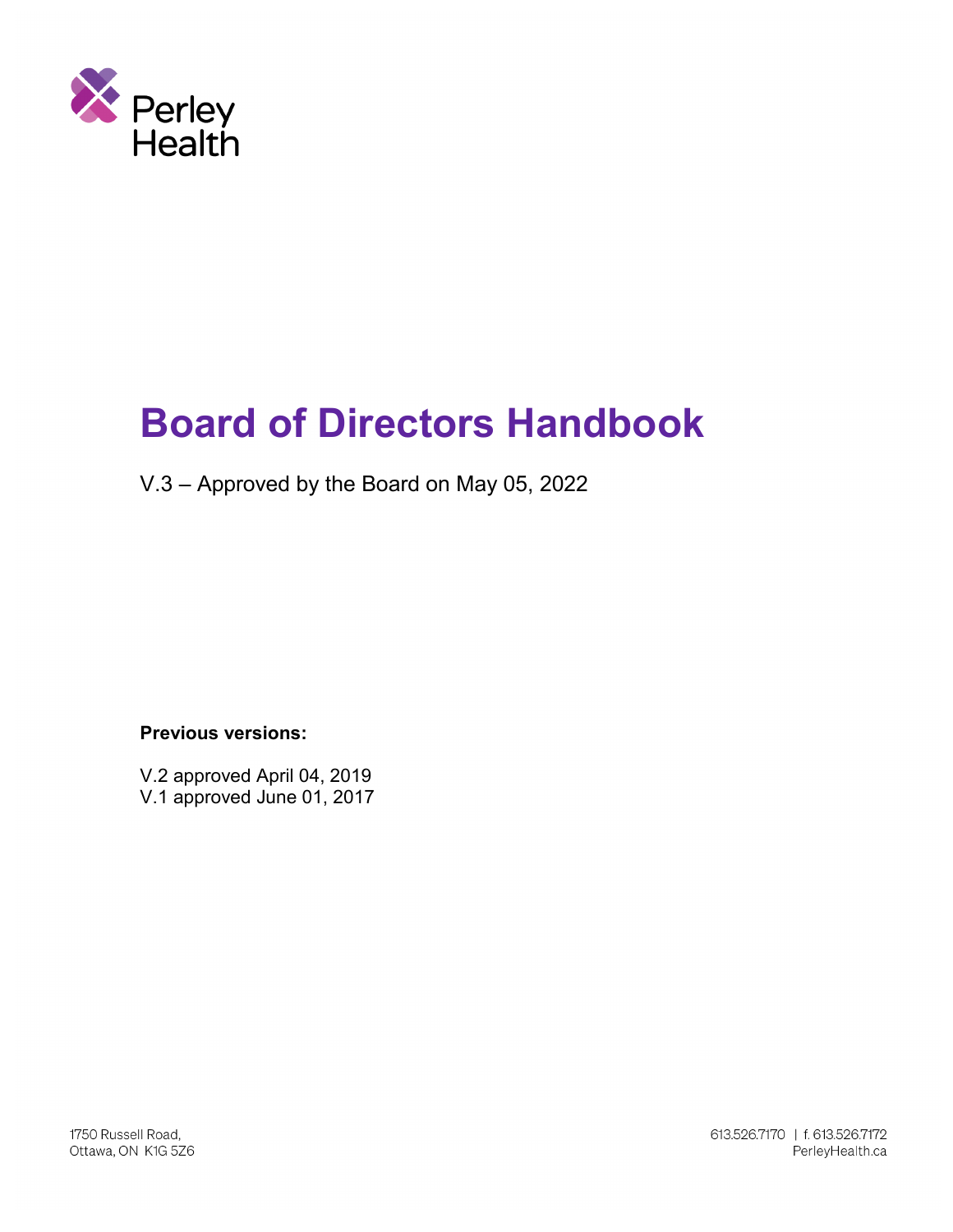### **Table of Contents**

#### **Chapter 1 – Overview**

- 1.1 Purpose<br>1.2 Perley H
- Perley Health at a Glance
- 1.3 Mission
- 1.4 Vision
- 1.5 Motto
- 1.6 Core Values
- 1.7 Approach
- 1.8 Governing Bodies

#### **Chapter 2 – Board Accountability and Operating Philosophy**

- 2.1 Role of Board<br>2.2 Principal Funct
- 2.2 Principal Functions<br>2.3 Governing Legislation
- Governing Legislation, Agreements and By-Laws
- 2.4 Policies / Best Governance Practices
- 2.5 Authority and Accountability
- 2.6 Officers of the Board
- 2.7 Operating Philosophy
- 2.8 Style of Governance
- 2.9 Responsibilities with respect to the CEO

#### **Chapter 3 – Directors' Duties, Obligations and Liabilities**

- 3.1 General
- 3.2 Standard of Care
- 3.3 Expectations relating to Directors
- 3.4 Oath of Office and Confidentiality Agreement
- 3.5 Conflict of Interest
- 3.6 Director Liabilities

#### **Chapter 4 – Board Management**

- 4.1 General<br>4.2 Meetings
- 4.2 Meetings of the Corporation<br>4.3 Board Meetings
- **Board Meetings**
- 4.4 Board Committees and Meetings
- 4.5 Adjunct Advisors
- 4.6 Board Governance Records
- 4.7 Board Performance Evaluation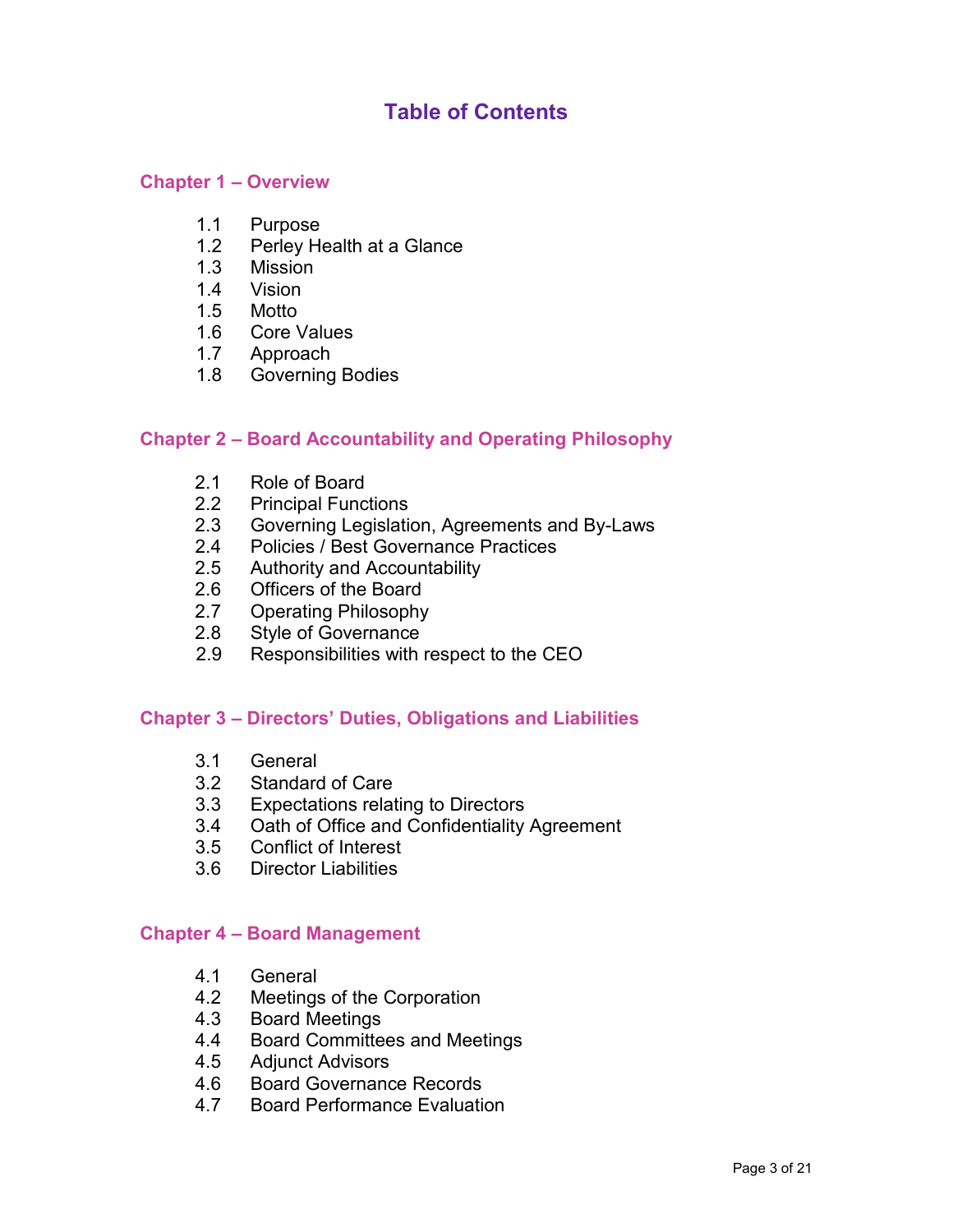#### **Chapter 5 – Director Recruitment, Orientation and Development**

- 5.1 General<br>5.2 Recruitm
- Recruitment
- 5.3 Vacancy on the Board
- 5.4 Board Orientation Process
- 5.5 Director Development

\* \* \* \* \*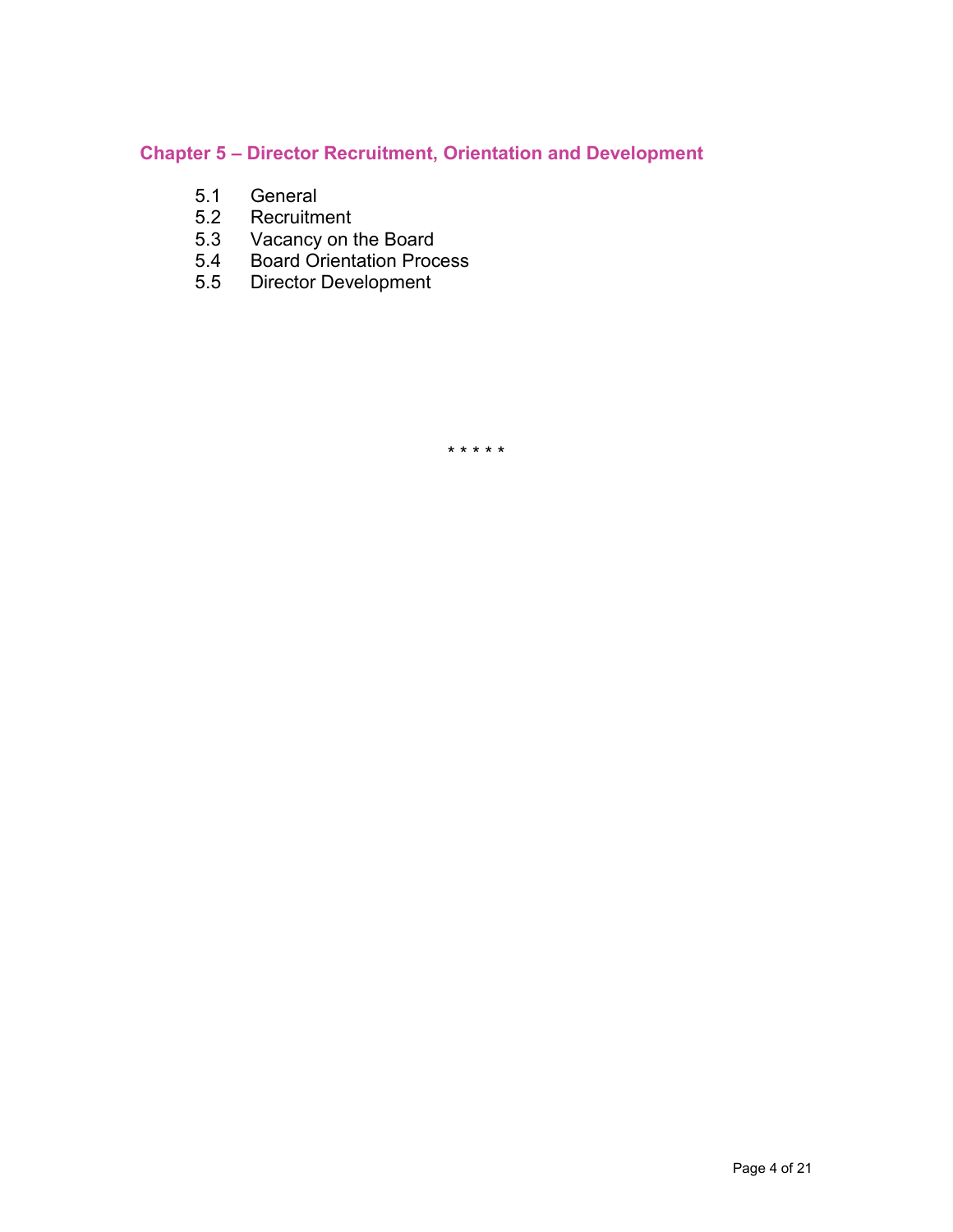| <b>Chapter 1 - Overview</b>      |                                                                                                                                                                                                                                                                                                                                                                                                                                                                                                                                                                                                                                              |
|----------------------------------|----------------------------------------------------------------------------------------------------------------------------------------------------------------------------------------------------------------------------------------------------------------------------------------------------------------------------------------------------------------------------------------------------------------------------------------------------------------------------------------------------------------------------------------------------------------------------------------------------------------------------------------------|
| 1.1 Purpose                      | The purpose of this Handbook is to provide new Directors with a summary<br>of the key materials in the Governance Guide relevant to their role as a<br>Director. The Governance Guide is a comprehensive reference tool for<br>Directors which, in addition to providing further detail to the materials<br>contained in this Handbook, also provides information regarding the roles<br>and responsibilities of key leaders in the organization as well as a<br>compendium of Board policies including policy direction to management. As<br>the Governance Guide takes precedence, Directors should consult it for<br>clarity and details. |
|                                  | The Handbook comprises five chapters that provide an overview of roles,<br>responsibilities and expectations for Directors, individually and collectively.                                                                                                                                                                                                                                                                                                                                                                                                                                                                                   |
|                                  | Chapter 1 provides an introduction to the organization, Perley<br>Health, its mission, vision, approach and partners.                                                                                                                                                                                                                                                                                                                                                                                                                                                                                                                        |
|                                  | Chapter 2 presents the Board Accountability and Operating<br>Philosophy, outlining the key governance provisions for the Board of<br>Directors as well as how the Board governs itself.                                                                                                                                                                                                                                                                                                                                                                                                                                                      |
|                                  | Chapter 3 sets out Directors' Obligations and Liabilities, covering the<br>collective and individual fiduciary responsibilities, ethics, conflict of<br>interest and legal liabilities for Directors.                                                                                                                                                                                                                                                                                                                                                                                                                                        |
|                                  | Chapter 4, Board Management, explains how the Board operates<br>and executes its decision-making powers.                                                                                                                                                                                                                                                                                                                                                                                                                                                                                                                                     |
|                                  | Chapter 5 focuses upon Director recruitment, selection, orientation<br>and development.                                                                                                                                                                                                                                                                                                                                                                                                                                                                                                                                                      |
|                                  | Like the Governance Guide, this document is subject to regular review by<br>the Governance Committee of the Board.                                                                                                                                                                                                                                                                                                                                                                                                                                                                                                                           |
| 1.2 Perley Health<br>at a Glance | Perley Health (corporate name: The Perley and Rideau Veterans' Health<br>Centre) is a not-for-profit charitable organization that offers long-term care,<br>short-stay respite, convalescent care, day programs, specialized dementia<br>care, a Centre of Excellence to support research, care and education, and<br>independent living apartments.                                                                                                                                                                                                                                                                                         |
|                                  | Perley Health is a unique and innovative community that empowers Seniors<br>and Veterans to live life to the fullest. Home to more than 600 Seniors and<br>Veterans in long-term care and in independent apartments, Perley Health<br>provides a growing number of clinical, therapeutic and recreational services<br>to residents, tenants and people from across the region.                                                                                                                                                                                                                                                               |
|                                  | One of the larger and most progressive long-term care homes in Ontario,                                                                                                                                                                                                                                                                                                                                                                                                                                                                                                                                                                      |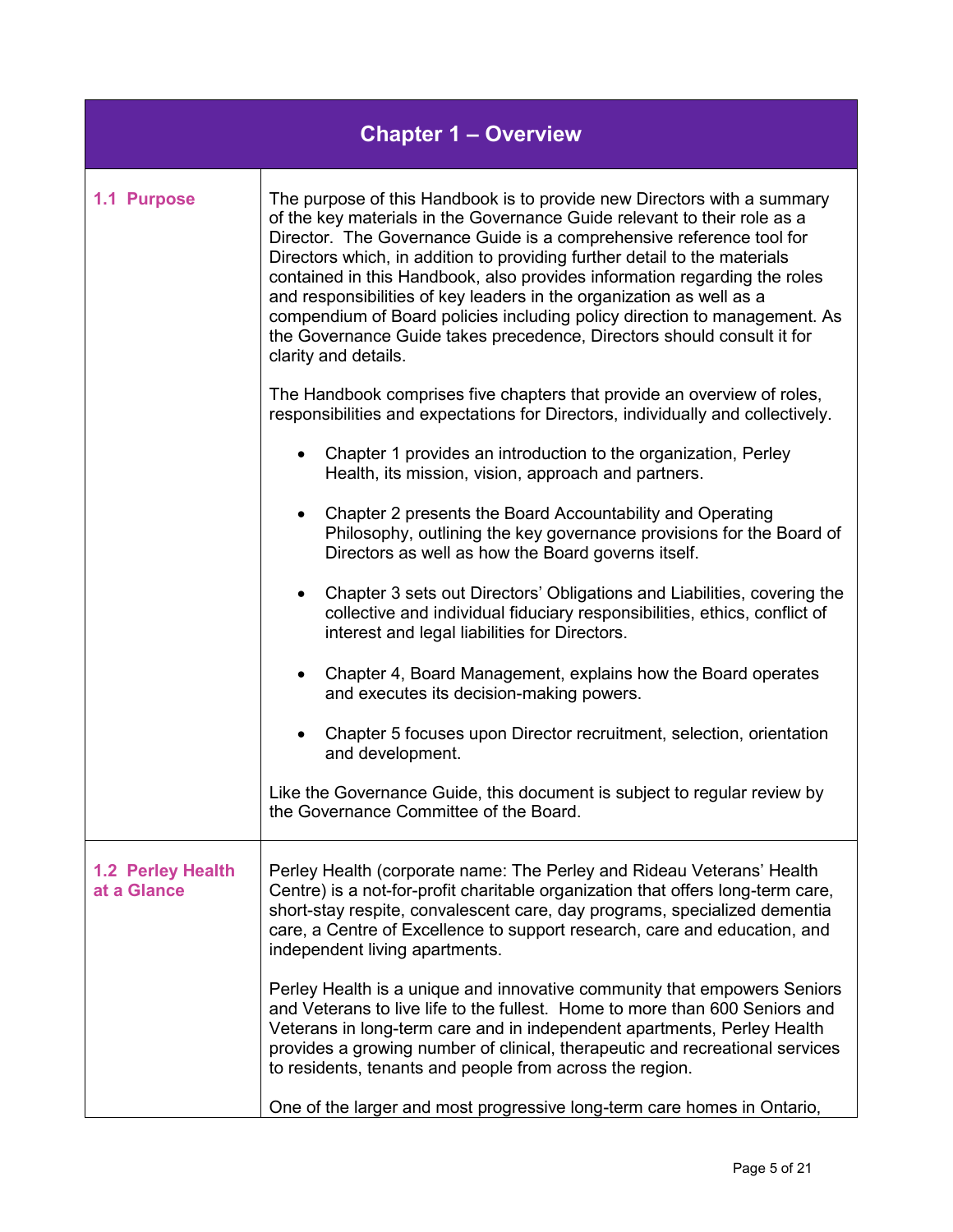|                        | Perley Health is also a centre for research, education, and clinical<br>innovation. The Perley Health Centre of Excellence in Frailty-Informed<br>Care™ conducts and shares the practical research needed to improve care.<br>Future caregivers come here to study and to acquire hands-on skills and<br>experience.<br>Perley Health's values are brought to life each day by approximately 800<br>employees. As well, more than 300 regular volunteers connect us closely<br>with the community. Together, we improve the well-being of Canada's<br>aging population.<br>Perley Health is funded through government funding, revenue-generating<br>activities and donations from the Foundation.                                                                                                                                          |
|------------------------|---------------------------------------------------------------------------------------------------------------------------------------------------------------------------------------------------------------------------------------------------------------------------------------------------------------------------------------------------------------------------------------------------------------------------------------------------------------------------------------------------------------------------------------------------------------------------------------------------------------------------------------------------------------------------------------------------------------------------------------------------------------------------------------------------------------------------------------------|
| <b>1.3 Mission</b>     | To achieve excellence in the health, safety and well-being of Seniors and<br>Veterans with a focus on innovation in person-centred and frailty-informed<br>care and service.                                                                                                                                                                                                                                                                                                                                                                                                                                                                                                                                                                                                                                                                |
| <b>1.4 Vision</b>      | Leading innovation in frailty-informed care to enable Seniors and Veterans<br>to live life to the fullest.<br>Perley Health's direction for the next 10 to 15 years and its supporting<br>rationale are defined by a strategic master plan, "Whither the Perley Rideau,<br>Version II (2017) (WTP II) and an updated "Interim Strategy" (2022). (Perley<br>Health was called Perley Rideau prior to October 6, 2021.) The need for a<br>bridging or interim strategy was in large part driven by the major impacts of<br>COVID 19. It is anticipated that an updated longer-term strategy will be<br>developed as COVID uncertainty wanes. Both WTP II and the "Interim<br>Strategy" can be found on the Perley Health website (www.perleyhealth.ca)<br>under About Us/Our Strategic Plan (https://www.perleyhealth.ca/strategic-<br>plan). |
| 1.5 Motto              | Together we improve the well-being of the people we serve.                                                                                                                                                                                                                                                                                                                                                                                                                                                                                                                                                                                                                                                                                                                                                                                  |
| <b>1.6 Core Values</b> | Perley Health's core values are compassion, respect, integrity and<br>excellence. They are set out in more detail in Appendix A to the Code of<br>Ethical Conduct, which is found with the other Board policies in Part IV of<br>the Board Governance Guide.                                                                                                                                                                                                                                                                                                                                                                                                                                                                                                                                                                                |
| 1.7 Approach           | To fulfill its vision Perley Health has four operating strategies set out in<br>Whither the Perley Rideau, Version II (2017). They are:<br>Provide Excellence in Care and Service;<br><b>Ensure Sustainability;</b><br>Maintain a Quality Workforce; and<br>Lead and Advocate for Change.                                                                                                                                                                                                                                                                                                                                                                                                                                                                                                                                                   |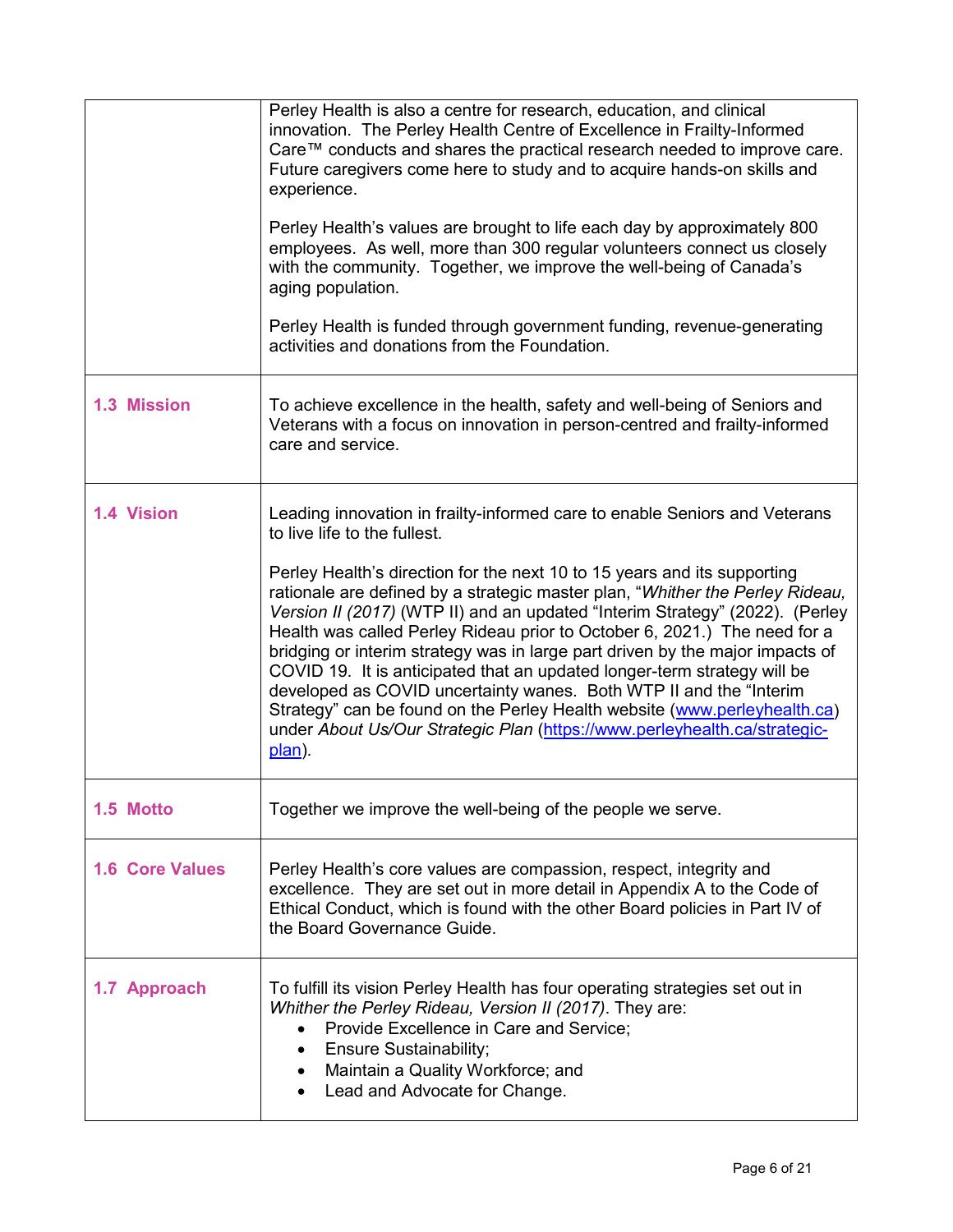| 1.8 Governing<br><b>Bodies</b> | <b>Corporation:</b> Perley Health is an Ontario corporation, incorporated without<br>share capital. Instead of shareholders, the Corporation has Members.<br>Members meet at least annually to elect Directors, receive audited financial<br>statements and other reports, appoint auditors and approve any changes to<br>the By-Laws. Perley Health is a not-for-profit corporation and a registered<br>charity.                                            |
|--------------------------------|--------------------------------------------------------------------------------------------------------------------------------------------------------------------------------------------------------------------------------------------------------------------------------------------------------------------------------------------------------------------------------------------------------------------------------------------------------------|
|                                | <b>Members:</b> Membership in the Corporation consists of persons who have<br>demonstrated a benevolent interest in furthering the objectives of the<br>Corporation, whose membership in the Corporation would not place them in<br>a conflict of interest, and who pay an annual membership fee. There is no<br>limit on the number of Members.                                                                                                             |
|                                | Any Member may resign from Membership by delivering a written<br>resignation to the Secretary.                                                                                                                                                                                                                                                                                                                                                               |
|                                | Any Member may be removed from Membership by a vote of three-quarters<br>of the Members at an Annual or Special meeting of which notice of the<br>intention to pass such as resolution has been given.                                                                                                                                                                                                                                                       |
|                                | <b>Board:</b> The Board oversees the management of the business and affairs of<br>the Corporation.                                                                                                                                                                                                                                                                                                                                                           |
|                                | Directors: Directors are Members of the Corporation elected to the Board<br>at the Annual Meeting for a term not to exceed three years. (A Member may<br>be appointed by the Board to fill a vacant Director position to serve until the<br>next Annual Meeting of Members.) A Director may stand for election for<br>more than one term but may not serve more than ten consecutive years.<br>The Board consists of 9-18 duly elected or appointed Members. |
|                                | Directors serve without remuneration and do not receive directly or indirectly<br>any financial gain from the position. They may be paid reasonable<br>expenses incurred in the performance of the duties of a Director.                                                                                                                                                                                                                                     |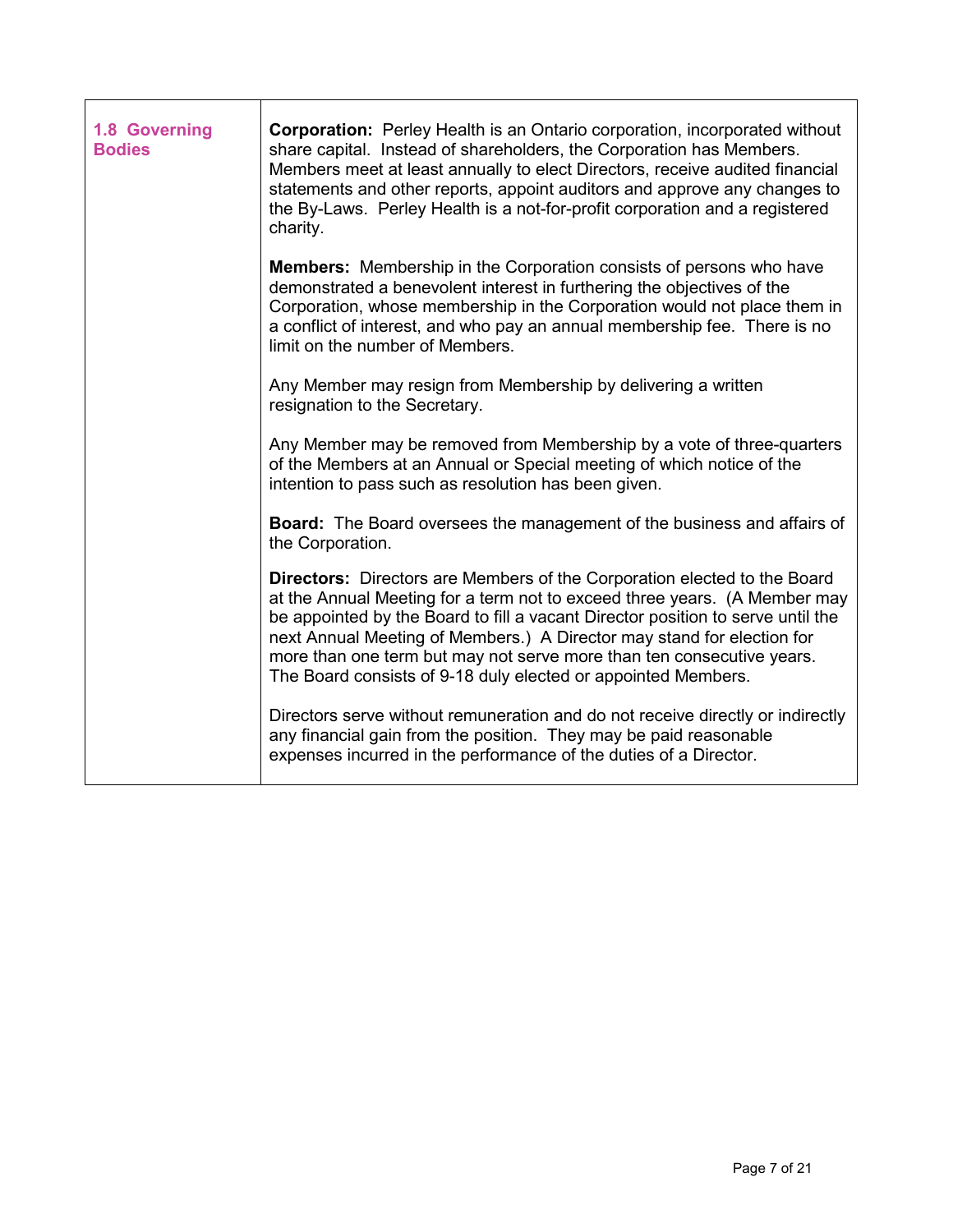| <b>Chapter 2 – Board Accountability and Operating Philosophy</b>         |                                                                                                                                                                                                                                                                                                                                                                     |
|--------------------------------------------------------------------------|---------------------------------------------------------------------------------------------------------------------------------------------------------------------------------------------------------------------------------------------------------------------------------------------------------------------------------------------------------------------|
| 2.1 Role of the<br><b>Board</b>                                          | The Board of Directors is the governing body of Perley Health and is<br>responsible for overseeing the management of the business and affairs of<br>Perley Health in all matters. It provides strategic direction to the CEO,<br>formulates Board policies for the governance of Perley Health and<br>provides oversight of Perley Health's processes and outcomes. |
| 2.2 Principal<br><b>Functions</b>                                        | <b>Fiduciary Oversight:</b><br>Confirming that the affairs of Perley Health are conducted in accordance<br>with the law, government standards, the Corporation's By-Laws, and the<br>policies and guidelines established by the Board.                                                                                                                              |
|                                                                          | <b>Direction Setting:</b><br>Establishing the mission, vision, motto, values, ethics, strategic directions<br>and corporate objectives.                                                                                                                                                                                                                             |
|                                                                          | <b>Financial Oversight:</b><br>Reviewing and approving financial plans, and ensuring adequate<br>resources, effective and efficient use of funds, and the integrity of financial<br>reporting.                                                                                                                                                                      |
|                                                                          | <b>Resource Stewardship:</b><br>Confirming the effective and efficient use of Perley Health's human capital<br>(including Directors, staff and volunteers) and its infrastructure (plant,<br>equipment and IT assets).                                                                                                                                              |
|                                                                          | <b>Risk Management:</b><br>Ensuring that relevant strategic risks and opportunities are systematically<br>identified and acted upon.                                                                                                                                                                                                                                |
|                                                                          | <b>Stakeholder Relations:</b><br>Promoting and maintaining effective relationships with external<br>stakeholders.                                                                                                                                                                                                                                                   |
|                                                                          | <b>Performance Evaluation:</b><br>Providing oversight of the performance of Perley Health including its<br>operations, the Board, its Directors and the CEO.                                                                                                                                                                                                        |
| 2.3 Governing<br>Legislation,<br><b>Agreements and</b><br><b>By-Laws</b> | The Board of Directors is guided by the By-Laws of the Corporation,<br>relevant government legislation and Board policies. The Board policies<br>are found in Part IV of the Governance Guide. The following are of<br>particular relevance for the governance of the Corporation:                                                                                  |
|                                                                          | Not-for-profit organizations in Ontario were formerly subject to the<br><b>Corporations Act</b> of Ontario, which defined the legal character of                                                                                                                                                                                                                    |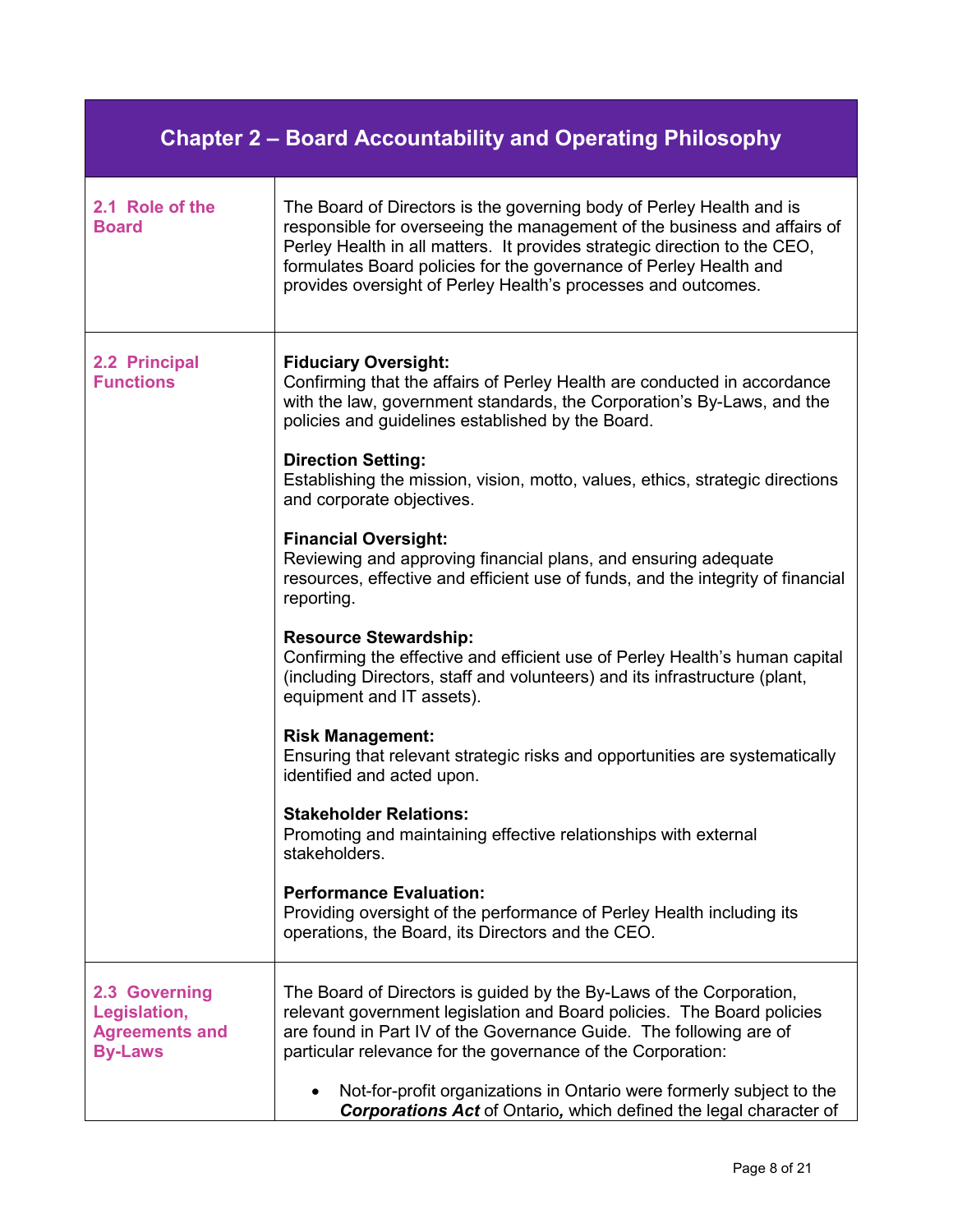| the Corporation.                                                                                                                                                                                                                                                                                                                                                                                                                                                                                                                                                                                                                                                                                                                                                         |
|--------------------------------------------------------------------------------------------------------------------------------------------------------------------------------------------------------------------------------------------------------------------------------------------------------------------------------------------------------------------------------------------------------------------------------------------------------------------------------------------------------------------------------------------------------------------------------------------------------------------------------------------------------------------------------------------------------------------------------------------------------------------------|
| A new statute dedicated to not-for-profit corporations, the Not-For-<br>Profit Corporations Act (ONCA) (see:<br>https://www.ontario.ca/laws/statute/10n15) came into force on<br>October 19, 2021. Perley Health has three years from this date to<br>amend its Letters Patent and By-Laws to conform with the<br>requirements of the new Act.                                                                                                                                                                                                                                                                                                                                                                                                                           |
| Fixing Long-Term Care Act, 2021 (FLTCA) (see:<br>https://www.ontario.ca/laws/statute/21f39). The Fixing Long-Term<br>Care Act, 2021 governs the day-to-day activities of Perley Health<br>and applies to all for-profit and not-for-profit long-term care homes<br>in Ontario. The fundamental principle to be applied in the<br>interpretation of this Act and anything required or permitted under<br>this Act is that a long-term care home is primarily the home of its<br>residents and is to be operated so that it is a place where they may<br>live with dignity and in security, safety and comfort and have their<br>physical, psychological, social, spiritual and cultural needs<br>adequately met. This Act replaces the Long-Term Care Homes<br>Act, 2007. |
| <b>Letters Patent (October 18, 1897)</b> provide for the incorporation of<br>Perley Health. Supplementary Letters Patent (December 29,<br>1999) establish its current corporate name, The Perley and Rideau<br>Veterans' Health Centre, and provide for the objects of the<br>Corporation and special provisions such as its not-for-profit status.                                                                                                                                                                                                                                                                                                                                                                                                                      |
| <b>By-Laws</b> are the rules provided to the Board of Directors by the<br>$\bullet$<br>Members of the Corporation concerning the conduct of the<br>business of Perley Health. They are found in Part I, Chapter 2 of<br>the Governance Guide.                                                                                                                                                                                                                                                                                                                                                                                                                                                                                                                            |
| Rideau Veterans' Home Transfer Agreement (March 25, 1992)<br>is an agreement between the Minister of Veterans' Affairs<br>(Canada), the Minister of Health (Ontario) and Perley Health. It<br>covered the cost of the original construction of Perley Health but it<br>is also an ongoing service agreement. Annually Perley Health<br>provides, to Veterans Affairs Canada, a letter that sets out the type<br>and level of services to be provided to Veterans and the associated<br>budget.                                                                                                                                                                                                                                                                           |
| <b>Service Accountability Agreements.</b> Perley Health has signed<br>agreements with the Province of Ontario through Ontario Health<br>East concerning the provision of health services and the related<br>funding.                                                                                                                                                                                                                                                                                                                                                                                                                                                                                                                                                     |
| <b>Memorandum of Understanding with the Foundation.</b> The<br>Perley Health Foundation is a separate corporate entity the<br>mission of which is to raise funds for Perley Health. The MOU<br>provides the terms of reference for the working relationship<br>between the two entities.                                                                                                                                                                                                                                                                                                                                                                                                                                                                                 |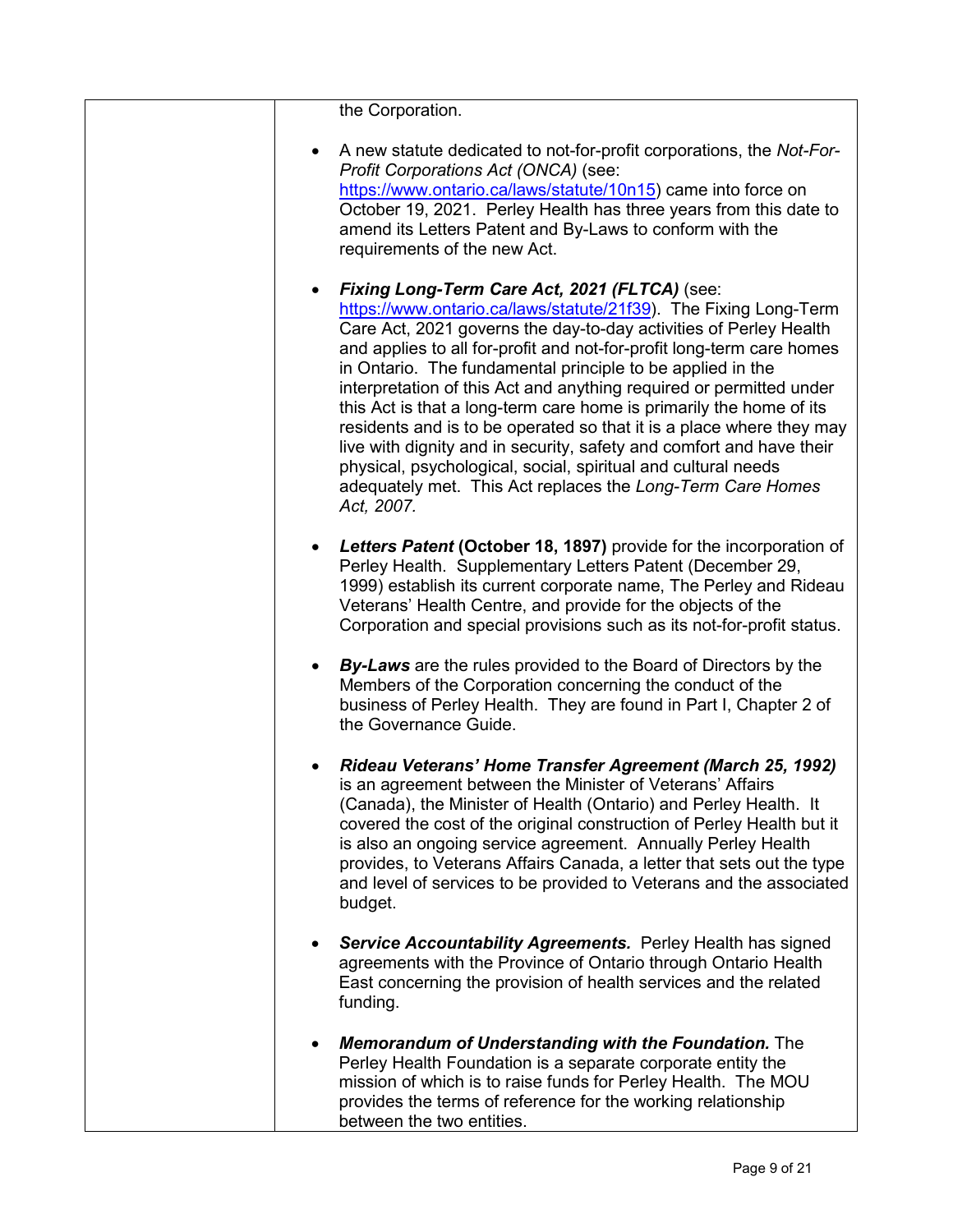| 2.4 Policies/<br><b>Best Governance</b><br><b>Practices</b> | The Board of Directors has approved policies and best governance<br>practices for the good governance of the Corporation. These policies and<br>best governance practices supplement the Legislation, Agreements and<br>By-Laws.                                                                                                                                                                                                                              |
|-------------------------------------------------------------|---------------------------------------------------------------------------------------------------------------------------------------------------------------------------------------------------------------------------------------------------------------------------------------------------------------------------------------------------------------------------------------------------------------------------------------------------------------|
|                                                             | The policies may be revoked or amended by resolution of the Board of<br>Directors, and are reviewed by the Board at intervals not to exceed three<br>years.                                                                                                                                                                                                                                                                                                   |
|                                                             | There is a distinction between the policies for the governance of the Board<br>and those that govern the operations of Perley Health. The Board policies<br>are found in Part IV of the Governance Guide and are summarized in this<br>Handbook. The best governance practices are the Board's directions to<br>Management and to the Board and are found in the Addendum to the<br>Governance Guide. They usually relate to the Board's principal functions. |
| 2.5 Authority and<br><b>Accountability</b>                  | The Board, as a whole, has general and specific responsibilities to the<br>Corporation and those government, individual or corporate donors who<br>provide funds for the operation of Perley Health.                                                                                                                                                                                                                                                          |
|                                                             | The Board is also accountable, in a more general sense, to residents,<br>staff, volunteers, donors and other stakeholders.                                                                                                                                                                                                                                                                                                                                    |
|                                                             | The Board accounts to its stakeholders through annual and periodic<br>reports on the activities and finances of Perley Health, including annual<br>audited financial statements, decisions of the Board and representations<br>from, and consultations with, key stakeholders.                                                                                                                                                                                |
|                                                             | Each Director is responsible to act honestly, in good faith and in the<br>interests of Perley Health, and in so doing to support Perley Health in<br>fulfilling its mission and discharging its obligations.                                                                                                                                                                                                                                                  |
|                                                             | Directors have no authority to act or give direction individually. The Board<br>may delegate authority to an individual Director or Officer or the CEO;<br>however, the Board retains ultimate responsibility and accountability.                                                                                                                                                                                                                             |
| 2.6 Officers of the<br><b>Board</b>                         | Officers of the Board are the Chair, Vice Chair, Treasurer, Secretary and<br>CEO.                                                                                                                                                                                                                                                                                                                                                                             |
|                                                             | The Chair, Vice Chair, Treasurer and Secretary are appointed annually by<br>the Board.                                                                                                                                                                                                                                                                                                                                                                        |
|                                                             | The Chair is responsible for managing all Board activities, ensuring the<br>integrity of the Board's processes and that its work is conducted efficiently<br>and effectively. The Chair is the principal public and media spokesperson<br>for the Board and the Corporation for issues requiring formal statements,<br>subject to any direction provided by the Board. For routine public                                                                     |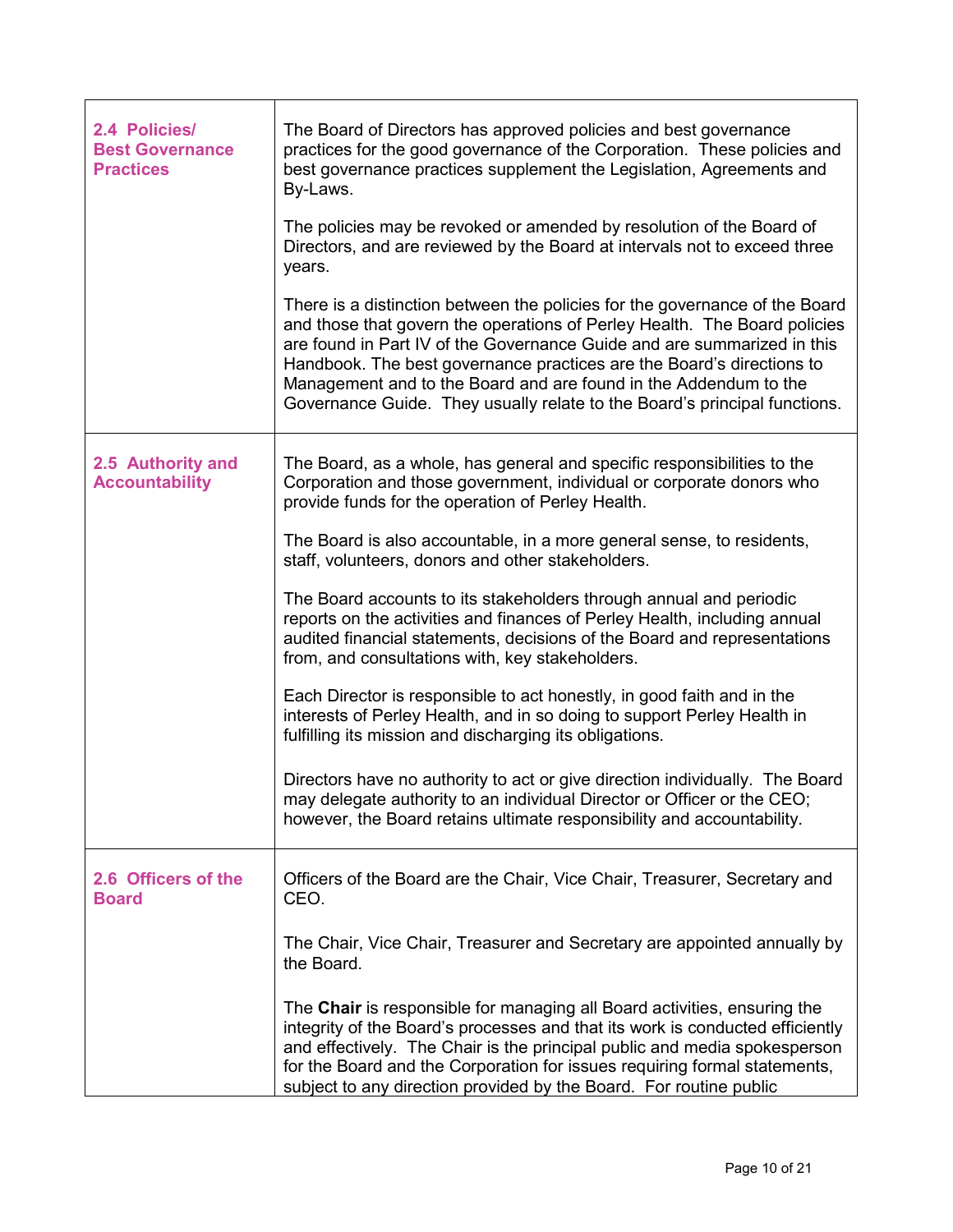|                                                                  | communications, the Chair normally defers to the CEO.                                                                                                                                                                                                                                                                                                                                                                                                                                                                                                                                                                                                                                                                                                                                                                                                                                                                                                                                                                                                                                                                    |
|------------------------------------------------------------------|--------------------------------------------------------------------------------------------------------------------------------------------------------------------------------------------------------------------------------------------------------------------------------------------------------------------------------------------------------------------------------------------------------------------------------------------------------------------------------------------------------------------------------------------------------------------------------------------------------------------------------------------------------------------------------------------------------------------------------------------------------------------------------------------------------------------------------------------------------------------------------------------------------------------------------------------------------------------------------------------------------------------------------------------------------------------------------------------------------------------------|
|                                                                  | The Vice Chair chairs the Board and represents the organization in the<br>Chair's absence.                                                                                                                                                                                                                                                                                                                                                                                                                                                                                                                                                                                                                                                                                                                                                                                                                                                                                                                                                                                                                               |
|                                                                  | The Treasurer is responsible for the financial activities of the Corporation.                                                                                                                                                                                                                                                                                                                                                                                                                                                                                                                                                                                                                                                                                                                                                                                                                                                                                                                                                                                                                                            |
|                                                                  | The Secretary ensures that all secretarial services are performed for the<br>Board and that records are kept of all proceedings and transactions. The<br>Secretary is the custodian of the Corporate Seal and all official books,<br>records and correspondence. (The current practice is that the CEO is the<br>Secretary.)                                                                                                                                                                                                                                                                                                                                                                                                                                                                                                                                                                                                                                                                                                                                                                                             |
|                                                                  | The CEO is responsible for the management of the Corporation and its<br>day-to-day operations, including routine public communications.                                                                                                                                                                                                                                                                                                                                                                                                                                                                                                                                                                                                                                                                                                                                                                                                                                                                                                                                                                                  |
| 2.7 Operating<br><b>Philosophy</b>                               | The Board's focus is on strategic leadership rather than administrative<br>detail, important policy rather than operational matters. Although the<br>Board is responsible for monitoring and auditing performance, it is not<br>involved in the day-to-day operations, the management of which is<br>delegated to the CEO.                                                                                                                                                                                                                                                                                                                                                                                                                                                                                                                                                                                                                                                                                                                                                                                               |
| 2.8 Style of<br><b>Governance</b>                                | In carrying out its roles and responsibilities, the Board is committed to:<br>directing, controlling and inspiring Perley Health through careful<br>$\bullet$<br>deliberation and innovative directions;<br>seeking to promote continuous learning and performance<br>$\bullet$<br>improvement;<br>demonstrating to the community its competence, diligence, and<br>$\bullet$<br>effectiveness in fulfilling its obligations;<br>ensuring that all business of Perley Health is conducted in a<br>$\bullet$<br>transparent, legal and ethical manner and in accordance with the<br>principles of fair play; and<br>enforcing upon itself and its members the behaviour that is needed<br>٠<br>to govern with excellence. This will apply to matters such as<br>attendance, policy-making principles, respect of roles, maintaining<br>a unified front as a Board, and monitoring and correcting any<br>tendency of Directors to stray from the principles adopted in the<br>Governance Guide. It will allow no Officer, individual, or<br>Committee of the Board to either usurp this role or weaken this<br>discipline. |
| <b>2.9 Responsibilities</b><br>with respect to the<br><b>CEO</b> | The Board provides strategic direction to the CEO, assesses his or her<br>performance and determines compensation. The Board also recruits new<br>CEOs and terminates employment if or when necessary.                                                                                                                                                                                                                                                                                                                                                                                                                                                                                                                                                                                                                                                                                                                                                                                                                                                                                                                   |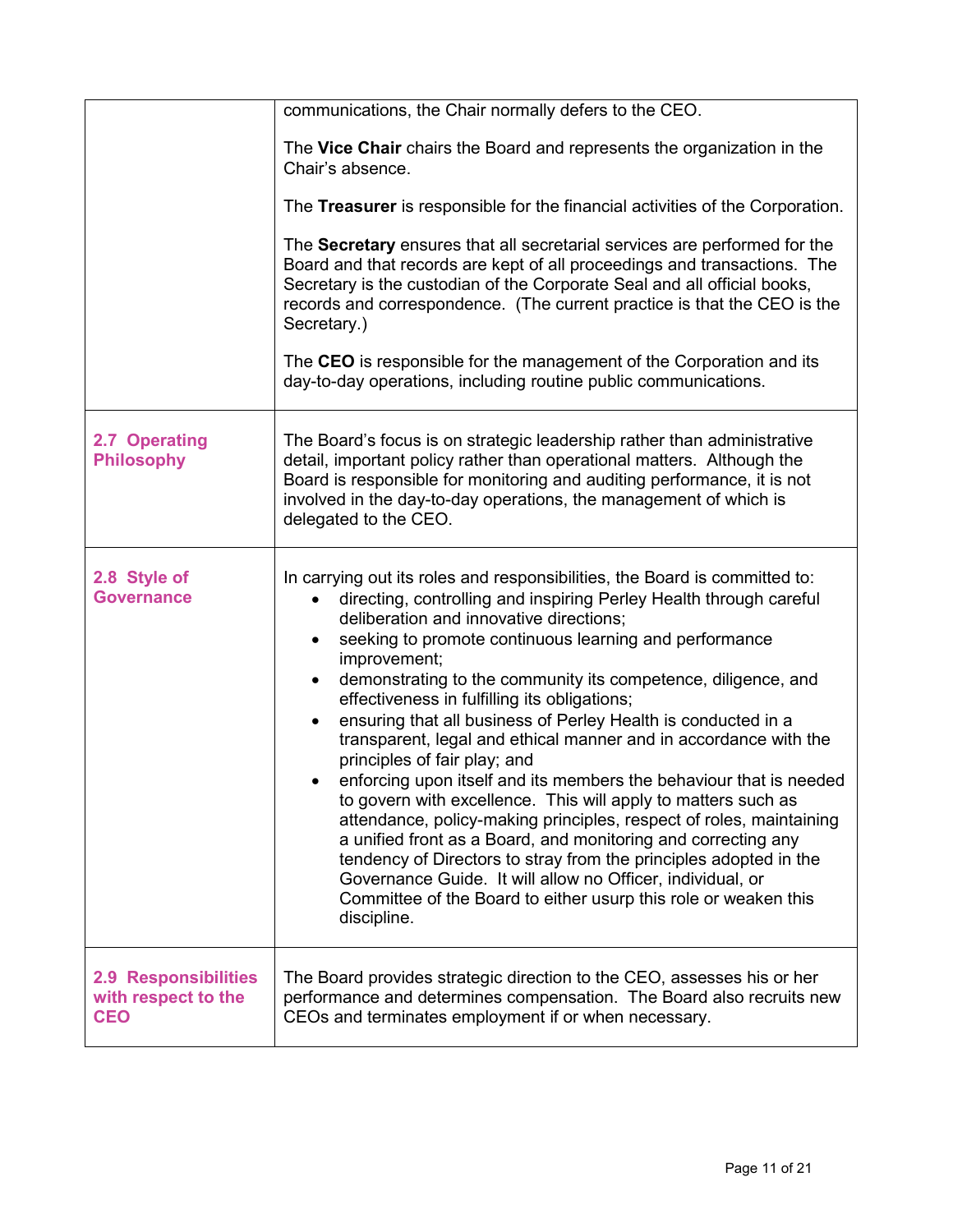| <b>Chapter 3 – Directors' Duties, Obligations and Liabilities</b> |                                                                                                                                                                                                                                                                                                                                                                                                                                                                                    |  |
|-------------------------------------------------------------------|------------------------------------------------------------------------------------------------------------------------------------------------------------------------------------------------------------------------------------------------------------------------------------------------------------------------------------------------------------------------------------------------------------------------------------------------------------------------------------|--|
| 3.1 General                                                       | Directors are accountable in the governance of Perley Health and must<br>adhere to governance requirements. These duties are exercised when<br>they attend Board or Committee meetings. Details concerning a Director's<br>role can be found in Part II, Chapter 4 of the Governance Guide.                                                                                                                                                                                        |  |
| 3.2 Standard of<br><b>Care</b>                                    | A Director, in exercising his or her authority and discharging his or her<br>duties is required to:                                                                                                                                                                                                                                                                                                                                                                                |  |
|                                                                   | Act honestly and in good faith with a view to the best interest of<br>Perley Health;<br>Exercise the care, diligence and skill that a reasonably prudent<br>$\bullet$<br>person would exercise in comparable circumstances;<br>and<br>Comply with all requirements under the law, as well as the<br>Corporation's Supplementary Letters Patent and By-Laws.                                                                                                                        |  |
| <b>3.3 Expectations</b><br>relating to Directors                  | For the satisfactory fulfillment of their responsibilities, Directors are<br>expected to demonstrate the following:                                                                                                                                                                                                                                                                                                                                                                |  |
|                                                                   | <b>Commitment:</b> Directors must be ready, willing and able to commit<br>significant personal time.                                                                                                                                                                                                                                                                                                                                                                               |  |
|                                                                   | <b>Attendance:</b> Directors are expected to regularly attend scheduled Board<br>meetings and meetings of those Committees on which they have agreed to<br>serve. (Directors are expected to serve on at least one committee.) In<br>addition, Directors are expected to participate in selected public events<br>conducted by or on behalf of Perley Health. From time to time they may<br>be called upon to promote the work of Perley Health and advocate for its<br>interests. |  |
|                                                                   | <b>Preparation:</b> Directors are expected to come to Board and Committee<br>meetings fully prepared to deliberate agenda issues and recommend<br>action. This requires reading of the materials provided and maintaining a<br>working knowledge of Perley Health's governing documents, Strategic<br>Plan, and policies, etc.                                                                                                                                                     |  |
|                                                                   | <b>Participation:</b> Directors are expected to participate in Board and<br>Committee deliberations by                                                                                                                                                                                                                                                                                                                                                                             |  |
|                                                                   | questioning assumptions and challenging incomplete, unclear,<br>inaccurate or erroneous information, and<br>making informed interventions based on their personal perspective<br>and life-experience.                                                                                                                                                                                                                                                                              |  |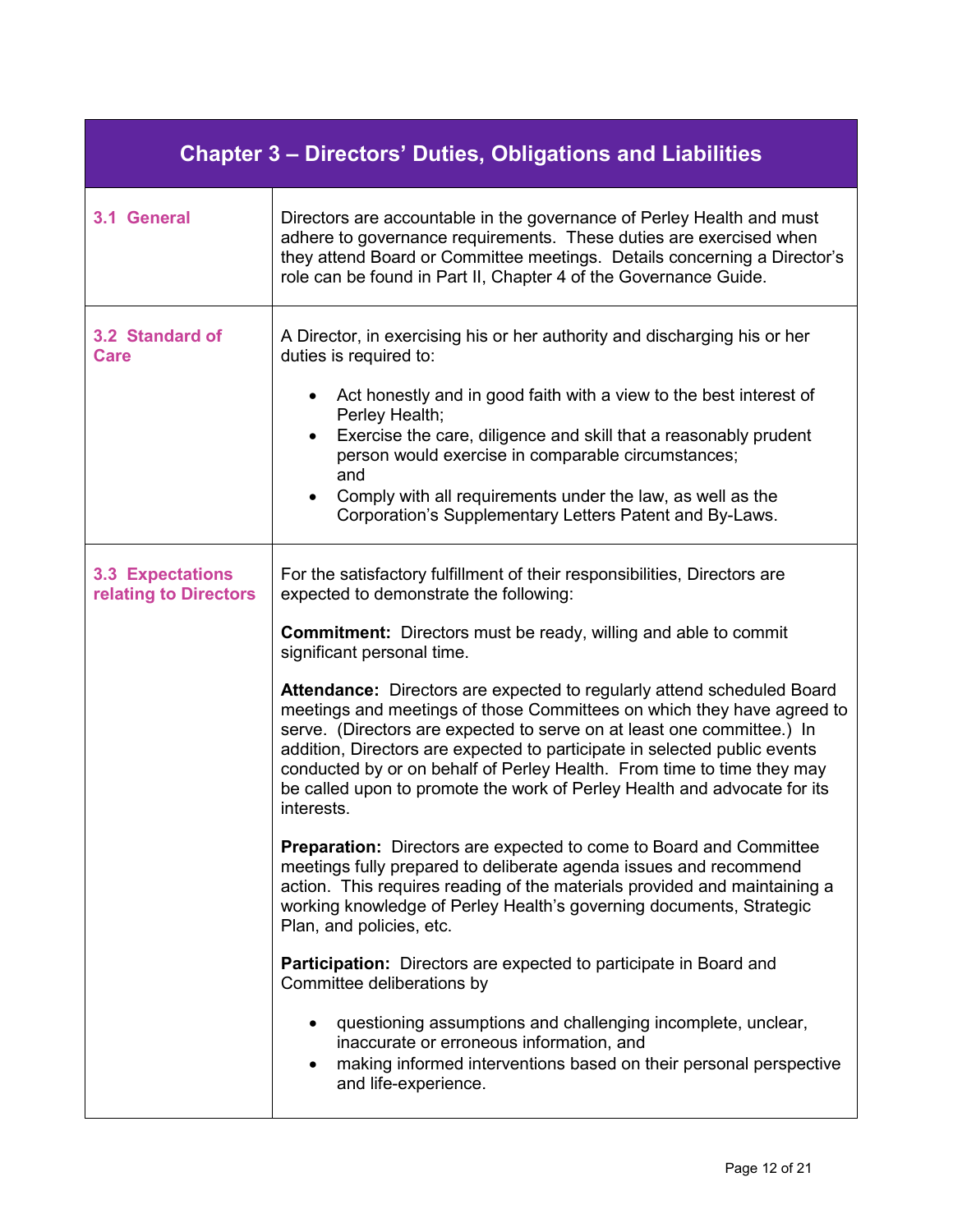|                                                               | Loyalty: Directors are expected to maintain a spirit of collegiality and<br>respect for the collective decisions of the Board and must subordinate any<br>personal interests to the best interests of Perley Health. Directors must<br>respect the principle that majority governs and even if they do not support<br>a majority decision they are bound to maintain solidarity with the decision.<br><b>Evaluation:</b> Directors are expected to participate in a continuous process<br>of evaluation, assessing<br>the performance of Perley Health in fulfilling its mandate, vision and<br>mission,<br>the effectiveness of the Board of Directors, and<br>$\bullet$<br>their own contributions to the Board. |
|---------------------------------------------------------------|--------------------------------------------------------------------------------------------------------------------------------------------------------------------------------------------------------------------------------------------------------------------------------------------------------------------------------------------------------------------------------------------------------------------------------------------------------------------------------------------------------------------------------------------------------------------------------------------------------------------------------------------------------------------------------------------------------------------|
|                                                               | <b>Resignation:</b> A Director facing any of the following situations should<br>consider resigning from the Board or declining to put his or her name<br>forward for re-election for a subsequent term as a Director:<br>a personal breach of ethical propriety,<br>an inability to support a particular Board decision, or<br>an inability to continue the necessary commitment to make a<br>significant contribution to the effective governance of Perley Health.                                                                                                                                                                                                                                               |
| 3.4 Oath of Office<br>and Confidentiality<br><b>Agreement</b> | Respect for confidentiality is the cornerstone of trust and confidence, as<br>well as a legislated obligation.<br>Directors must at all times respect the confidentiality of residents and<br>clients, staff and volunteers. Similarly, all matters dealt with by the Board<br>during in camera meetings and matters related to personnel must be held<br>in strictest confidence.                                                                                                                                                                                                                                                                                                                                 |
|                                                               | Confidentiality means Directors may not relate such matters to anyone<br>including immediate family members.                                                                                                                                                                                                                                                                                                                                                                                                                                                                                                                                                                                                       |
|                                                               | The requirement for confidentiality continues indefinitely after a Director<br>has left the Board.                                                                                                                                                                                                                                                                                                                                                                                                                                                                                                                                                                                                                 |
|                                                               | Upon joining the Board, Directors swear to an Oath of Office that they will<br>adhere to the required standard of care and confidentiality requirements.                                                                                                                                                                                                                                                                                                                                                                                                                                                                                                                                                           |
| 3.5 Conflict of<br><b>Interest</b>                            | Directors must be, and be perceived to be, in a position to fulfill their duties<br>for Perley Health in an objective and impartial manner. Conflict of Interest<br>arises when a Director or members of his or her family, business partners<br>or personal associates may benefit financially or otherwise from the<br>Director's position on the Board.                                                                                                                                                                                                                                                                                                                                                         |
|                                                               | <b>Scope of Conflict of Interest:</b>                                                                                                                                                                                                                                                                                                                                                                                                                                                                                                                                                                                                                                                                              |
|                                                               | A conflict of interest may be "real", "potential" or "perceived"; the same<br>duty to disclose applies to each.                                                                                                                                                                                                                                                                                                                                                                                                                                                                                                                                                                                                    |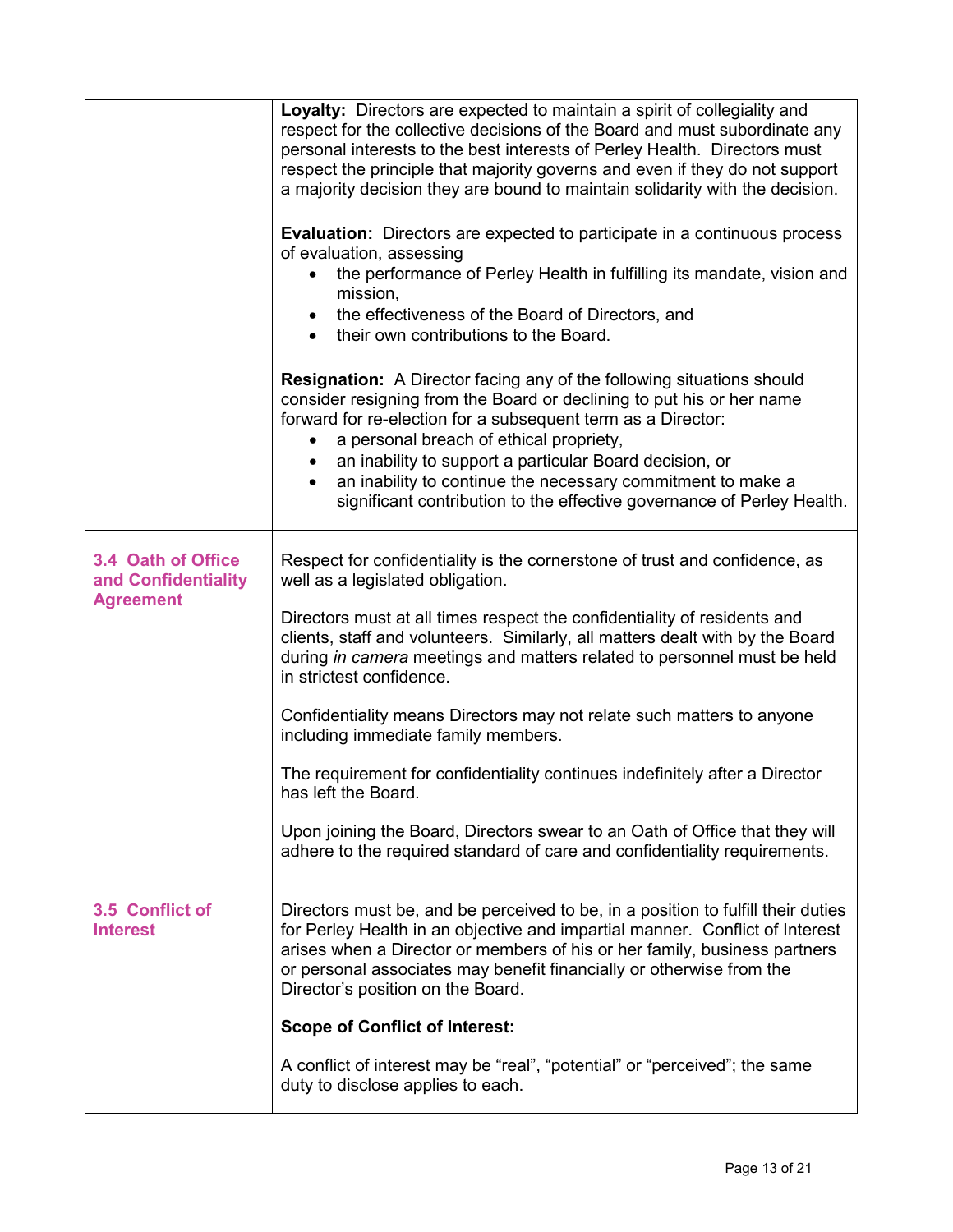|                                    | Directors should consult Part II, Chapter 4 of the Governance Guide for<br>examples of Conflict of Interest.                                                                                                                                                                                                                                                                                                                                                                                                                                                                                                                     |
|------------------------------------|----------------------------------------------------------------------------------------------------------------------------------------------------------------------------------------------------------------------------------------------------------------------------------------------------------------------------------------------------------------------------------------------------------------------------------------------------------------------------------------------------------------------------------------------------------------------------------------------------------------------------------|
|                                    | Implementation:                                                                                                                                                                                                                                                                                                                                                                                                                                                                                                                                                                                                                  |
|                                    | A Director must openly disclose a potential, real or perceived conflict of<br>interest as soon as the issue arises and before the Board or its<br>Committees deal with the matter at issue.                                                                                                                                                                                                                                                                                                                                                                                                                                      |
|                                    | If the Director is not certain that he or she is in a conflict of interest<br>position, the matter may be brought before the Chair of the relevant<br>Committee or the Board for advice and guidance.                                                                                                                                                                                                                                                                                                                                                                                                                            |
|                                    | It is the responsibility of other Directors who are aware of a real, potential<br>or perceived conflict of interest on the part of a fellow Director to raise the<br>issue for clarification, first with the Director and, if still unresolved, with the<br>Board Chair.                                                                                                                                                                                                                                                                                                                                                         |
|                                    | The implicated Director must abstain from participation in any discussion<br>on the matter, shall not attempt to personally influence the outcome, shall<br>refrain from voting on the matter and, unless otherwise decided by the<br>Board, must leave the meeting room for the duration of any such<br>discussion or vote.                                                                                                                                                                                                                                                                                                     |
|                                    | <b>Annual Declaration:</b>                                                                                                                                                                                                                                                                                                                                                                                                                                                                                                                                                                                                       |
|                                    | Upon appointment as a Director of Perley Health and annually thereafter at<br>the first Board meeting following the Annual Meeting, each Director shall<br>make a conflict of interest declaration.                                                                                                                                                                                                                                                                                                                                                                                                                              |
| 3.6 Director<br><b>Liabilities</b> | In fulfilling the roles and responsibilities of the Board, Directors may incur<br>liability if they fail to comply with the requirements of the law. This includes<br>legal requirements set out in legislation as well as under the common law.                                                                                                                                                                                                                                                                                                                                                                                 |
|                                    | <b>Statutory Liabilities:</b>                                                                                                                                                                                                                                                                                                                                                                                                                                                                                                                                                                                                    |
|                                    | Statutory liabilities may arise from failure to comply with requirements of<br>the legislation under which Perley Health is incorporated and/or other<br>applicable statutes (e.g. Income Tax and Employment Insurance Acts,<br>Canadian Environmental Protection Act, Privacy Act, etc.). There are<br>approximately 200 federal and provincial statutes in Canada that impose<br>liability on Directors or Officers of a Corporation located in Ontario. These<br>apply regardless of the size, business type, charitable status, etc., and<br>they carry the same liabilities for profit as for not-for-profit organizations. |
|                                    | <b>Common Law Liabilities:</b>                                                                                                                                                                                                                                                                                                                                                                                                                                                                                                                                                                                                   |
|                                    | Common personal liabilities for Directors may arise when a Director:<br>Acts outside of the scope of authority provided in the Corporation's<br>governing documents, such as signing contracts on behalf of the<br>organization without proper authorization from the Board;                                                                                                                                                                                                                                                                                                                                                     |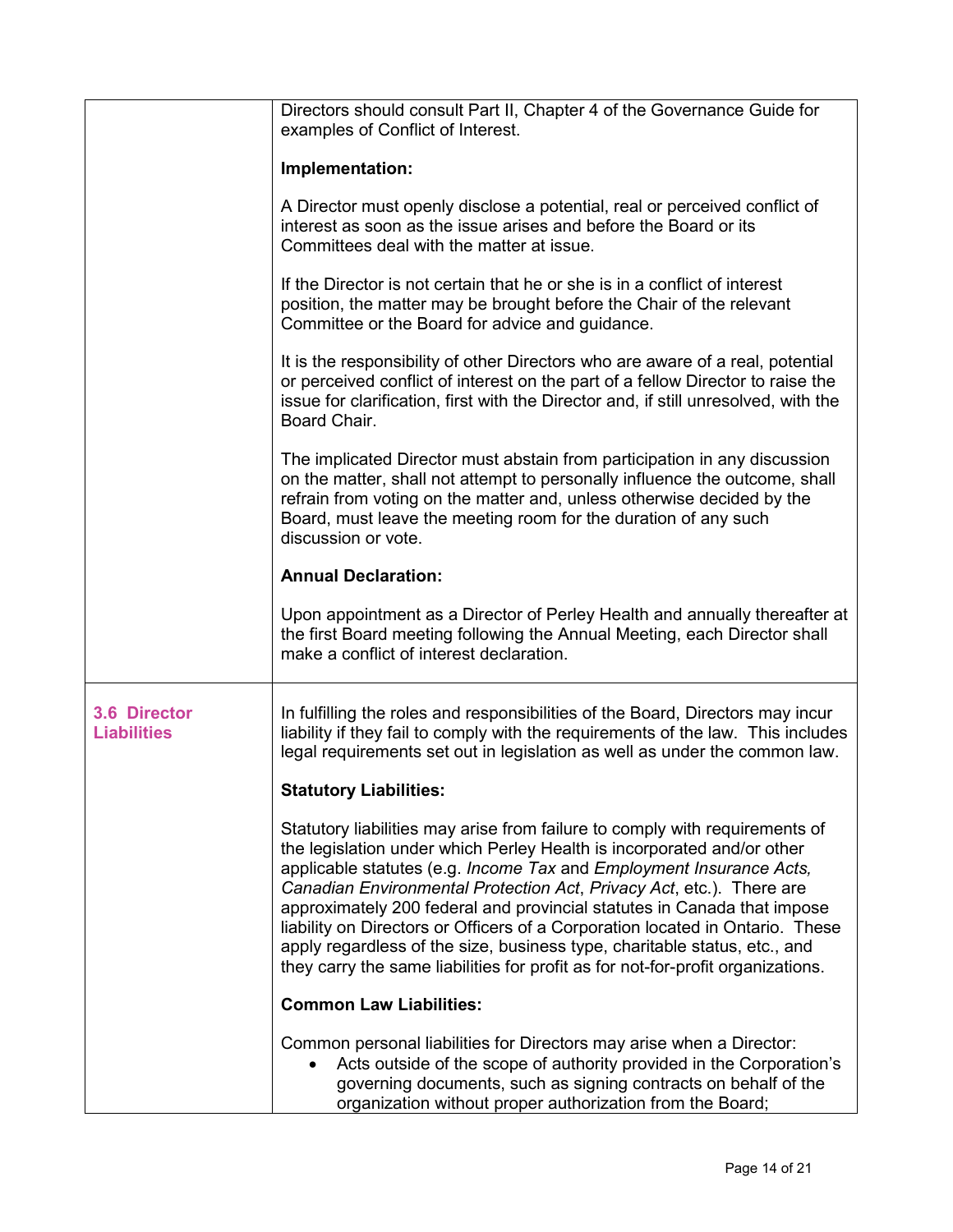| Acts negligently or carelessly in the exercise of duties thereby<br>causing injury;<br>Misuses funds or property other than for the purposes intended by<br>the funders or donors; and<br>Fails to adhere to the standard of care or disclose a conflict of<br>interest thereby leading to a loss suffered by the Corporation.<br>Directors may also incur employee and workplace liability for debts owed<br>to employees of the Corporation for services provided.                                                                                                                                                                                                                                                                                                                 |
|--------------------------------------------------------------------------------------------------------------------------------------------------------------------------------------------------------------------------------------------------------------------------------------------------------------------------------------------------------------------------------------------------------------------------------------------------------------------------------------------------------------------------------------------------------------------------------------------------------------------------------------------------------------------------------------------------------------------------------------------------------------------------------------|
|                                                                                                                                                                                                                                                                                                                                                                                                                                                                                                                                                                                                                                                                                                                                                                                      |
| Safeguards:                                                                                                                                                                                                                                                                                                                                                                                                                                                                                                                                                                                                                                                                                                                                                                          |
|                                                                                                                                                                                                                                                                                                                                                                                                                                                                                                                                                                                                                                                                                                                                                                                      |
| Pursuant to the By-Laws, Directors are indemnified against costs arising<br>from liabilities arising from their actions or omissions provided that they<br>have exercised their duties honestly and in good faith and that the costs<br>are not attributable to their own willful neglect or default. In addition,<br>Directors are covered by errors and omissions liability insurance. Other<br>Safeguards include:<br>Arranging for Members of the Corporation to ratify Directors' acts of<br>the preceding year during the annual meeting;<br>Seeking written opinions from qualified experts on matters beyond<br>the competence of the Board (including legal advice on specific<br>liabilities affecting the Board); and<br>Ensuring that appropriate controls are in place. |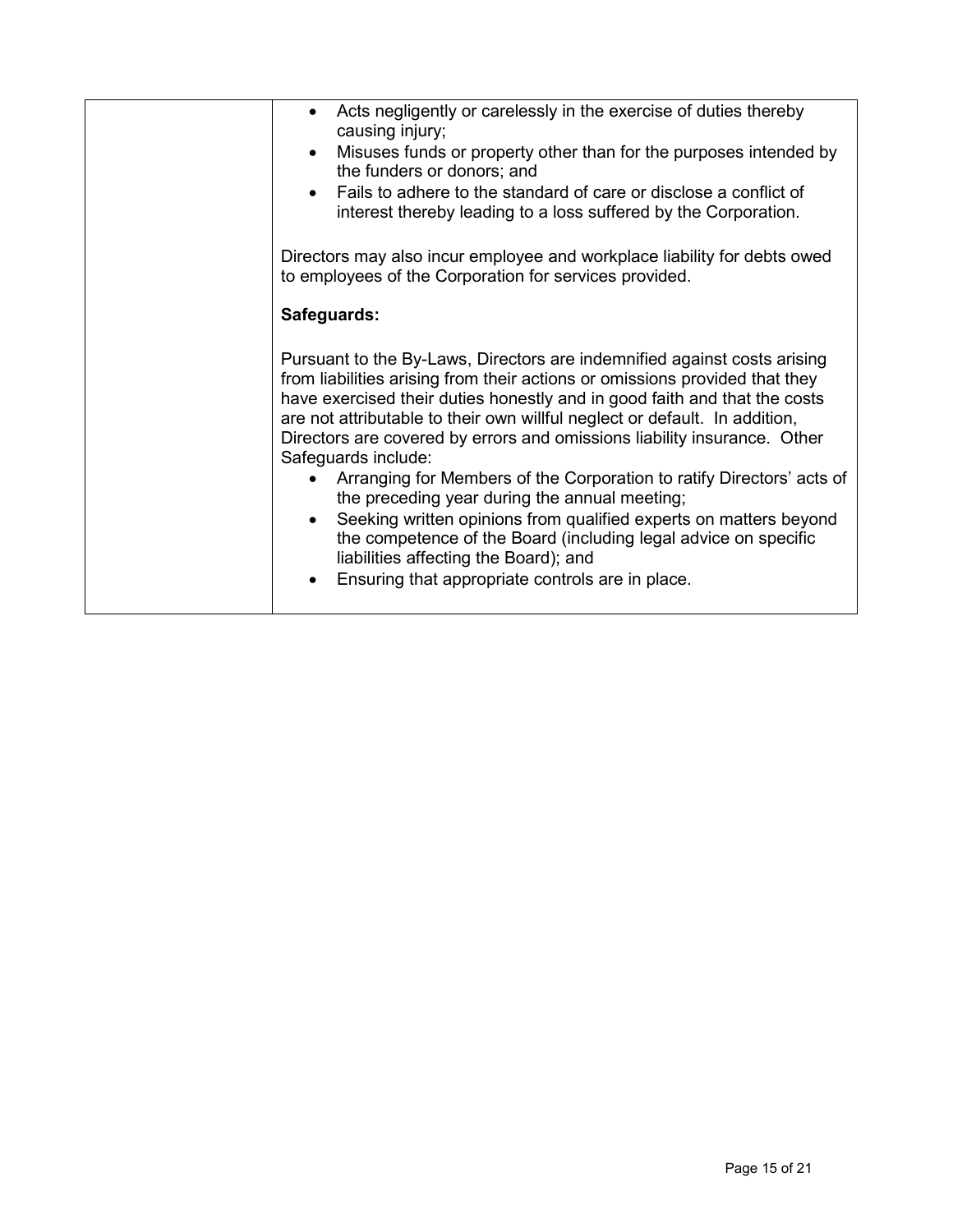| <b>Chapter 4 - Board Management</b> |                                                                                                                                                                                                                                                                                                                                                                                                                                                                                                                                                                                                                                                                                                                                                                                                                                                                                                                                                                                                                                                                                                                                                                                                                                                                                                                                |  |
|-------------------------------------|--------------------------------------------------------------------------------------------------------------------------------------------------------------------------------------------------------------------------------------------------------------------------------------------------------------------------------------------------------------------------------------------------------------------------------------------------------------------------------------------------------------------------------------------------------------------------------------------------------------------------------------------------------------------------------------------------------------------------------------------------------------------------------------------------------------------------------------------------------------------------------------------------------------------------------------------------------------------------------------------------------------------------------------------------------------------------------------------------------------------------------------------------------------------------------------------------------------------------------------------------------------------------------------------------------------------------------|--|
| <b>4.1 General</b>                  | This Chapter outlines the processes for the conduct and management of<br>Perley Health business, conflict resolution and the disposition of complaints.                                                                                                                                                                                                                                                                                                                                                                                                                                                                                                                                                                                                                                                                                                                                                                                                                                                                                                                                                                                                                                                                                                                                                                        |  |
| 4.2 Meetings of<br>the Corporation  | <b>Annual Meetings:</b><br>In accordance with the By-Laws of Perley Health, the Board determines the<br>date, time and place of the Annual Meeting of Members of the Corporation<br>(the "Annual Meeting") but no later than the last business day of June each<br>year. The meeting is open to the public. Notice of the meeting is provided<br>not less than ten days and not more than 30 days before the meeting.<br>The Board approves the agenda for the Annual Meeting that has been<br>developed by the Chair and Executive Committee. The agenda should<br>include, at a minimum:<br>The Board's strategic assessment and performance evaluation of<br>$\bullet$<br>Perley Health;<br>The state of Perley Health's financial affairs, including the report of the<br>auditor and the appointment of an auditor for the next year; and<br>Provision for the election of Directors who have been appointed by the<br>Board but remain to be considered for election by the membership.<br><b>Special Meetings:</b><br>The Board calls meetings of the Members upon request by no fewer than five<br>Directors or one-third of the Members, providing that such Members<br>requesting the meeting sign, date and deliver to the CEO or Chair a request<br>describing the purpose or purposes for which it is to be held. |  |
| 4.3 Board<br><b>Meetings</b>        | <b>Board Meetings:</b><br>Board Meetings are generally held in the Perley Health boardroom (the<br>Benidickson Room) but, should circumstances require, may be held in<br>another location, or virtually using appropriate electronic means.<br>A majority of Directors constitutes a quorum. Directors who are connected to<br>the meeting via teleconferencing, or virtually, are deemed to be "present" for<br>voting purposes.<br>Board meetings are held at a frequency determined by the Board but no less<br>frequently than quarterly. Currently meetings are held monthly on the first<br>Thursday except for the months of July and August. The Chair in conjunction<br>with the CEO establishes an annual list of the dates, time and place of Board<br>meetings and provides the Board with an opportunity to comment thereon<br>prior to implementation.                                                                                                                                                                                                                                                                                                                                                                                                                                                          |  |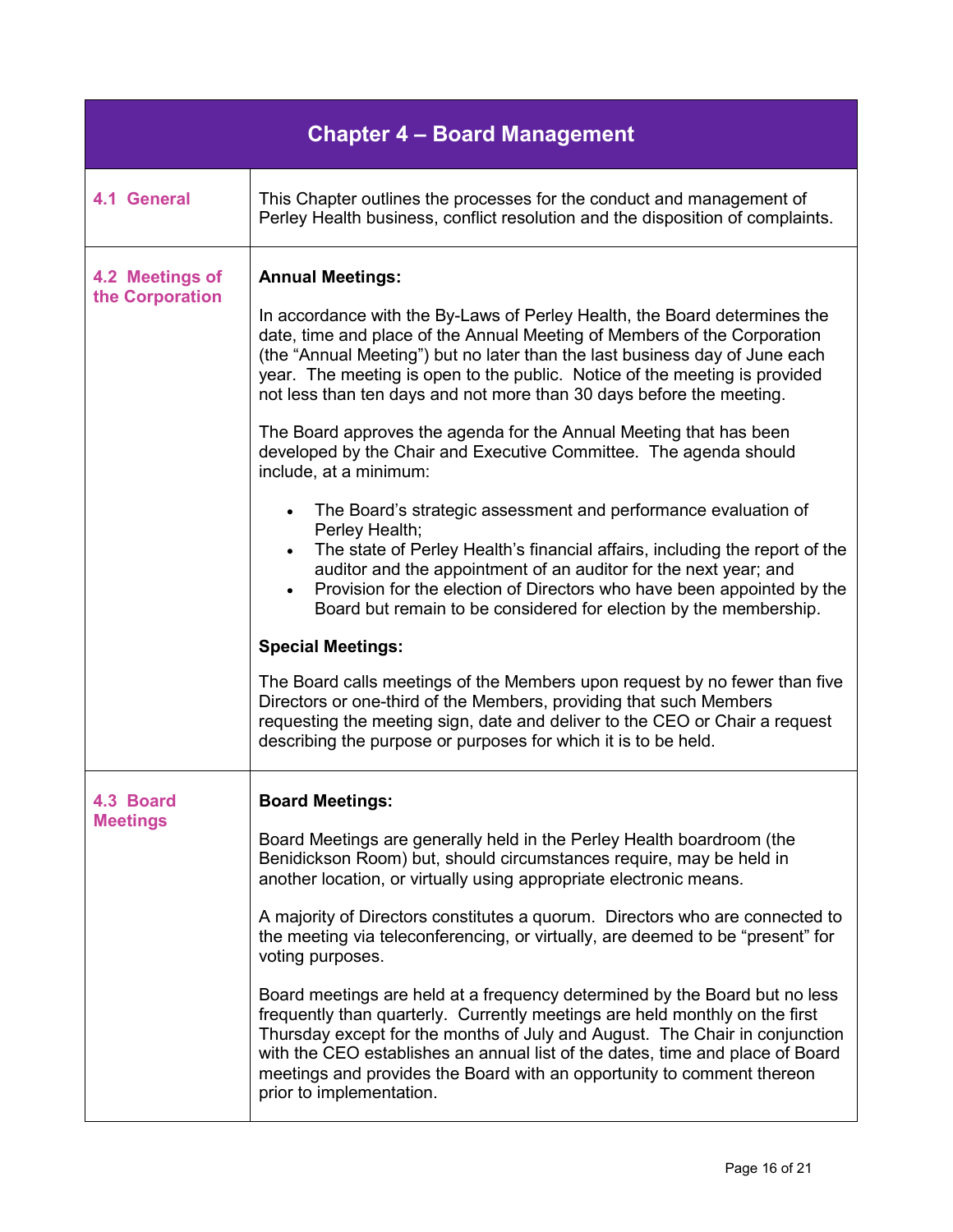|                                                       | Meetings may be called by any Officer or any five Directors.                                                                                                                                                                                                                                                                                                 |  |  |
|-------------------------------------------------------|--------------------------------------------------------------------------------------------------------------------------------------------------------------------------------------------------------------------------------------------------------------------------------------------------------------------------------------------------------------|--|--|
|                                                       | The Chair sets the agendas for Board meetings with input from Directors and<br>with the assistance of the CEO to ensure that the matters selected are<br>focused on the Board's responsibilities.                                                                                                                                                            |  |  |
|                                                       | Agendas and their supporting documentation are distributed to Directors in<br>electronic format with the provision that a Director may request a hard copy of<br>the documents be made available at the meeting. Materials are typically<br>distributed at least five days prior to the meeting.                                                             |  |  |
|                                                       | To maximize the Board's time, it has adopted the practice of using a "consent"<br>agenda" to deal with the routine information that requires approval and items<br>that are not expected to require discussion (e.g., minutes of previous<br>meetings). Items on the consent agenda are approved as a group.                                                 |  |  |
|                                                       | Decisions are made through a consensus development process leading to a<br>formal vote to record the decision (with the Chair voting only to resolve a tie).<br>When a Director disagrees with a majority vote, the Director may request that<br>his or her objections be recorded in the minutes.                                                           |  |  |
|                                                       | In Camera Meetings:                                                                                                                                                                                                                                                                                                                                          |  |  |
|                                                       | Every regular Board meeting agenda contains a provision for an in camera<br>session whereby attendance is limited to Directors and named invitees at the<br>discretion of the Board.                                                                                                                                                                         |  |  |
|                                                       | While in camera the Board considers and discusses confidential items.                                                                                                                                                                                                                                                                                        |  |  |
| 4.4 Board<br><b>Committees and</b><br><b>Meetings</b> | The By-Laws permit the Board to establish standing committees to assist the<br>Board in carrying out its functions. It may also create special committees to<br>carry our specific time-limited tasks.                                                                                                                                                       |  |  |
|                                                       | Committees have an advisory function to the Board. They do not speak or<br>act for the Board unless such authority is formally delegated, is time-limited,<br>and is for specific purposes. They do not have any authority to direct staff<br>although they may, through the Board, ask the CEO to allocate resources in<br>support of Committee activities. |  |  |
|                                                       | Due to the nature of Board Committees as essentially the working<br>Committees of the Board, there is less formality to Committee meetings than<br>to Board meetings.                                                                                                                                                                                        |  |  |
|                                                       | <b>Standing Committees:</b>                                                                                                                                                                                                                                                                                                                                  |  |  |
|                                                       | The standing committees of the Board are:                                                                                                                                                                                                                                                                                                                    |  |  |
|                                                       | Executive: to provide leadership, counsel and corporate memory to<br>support the Chair;                                                                                                                                                                                                                                                                      |  |  |
|                                                       | Governance: to coordinate the development of a strong Board, and<br>oversee the Board conduct and performance;                                                                                                                                                                                                                                               |  |  |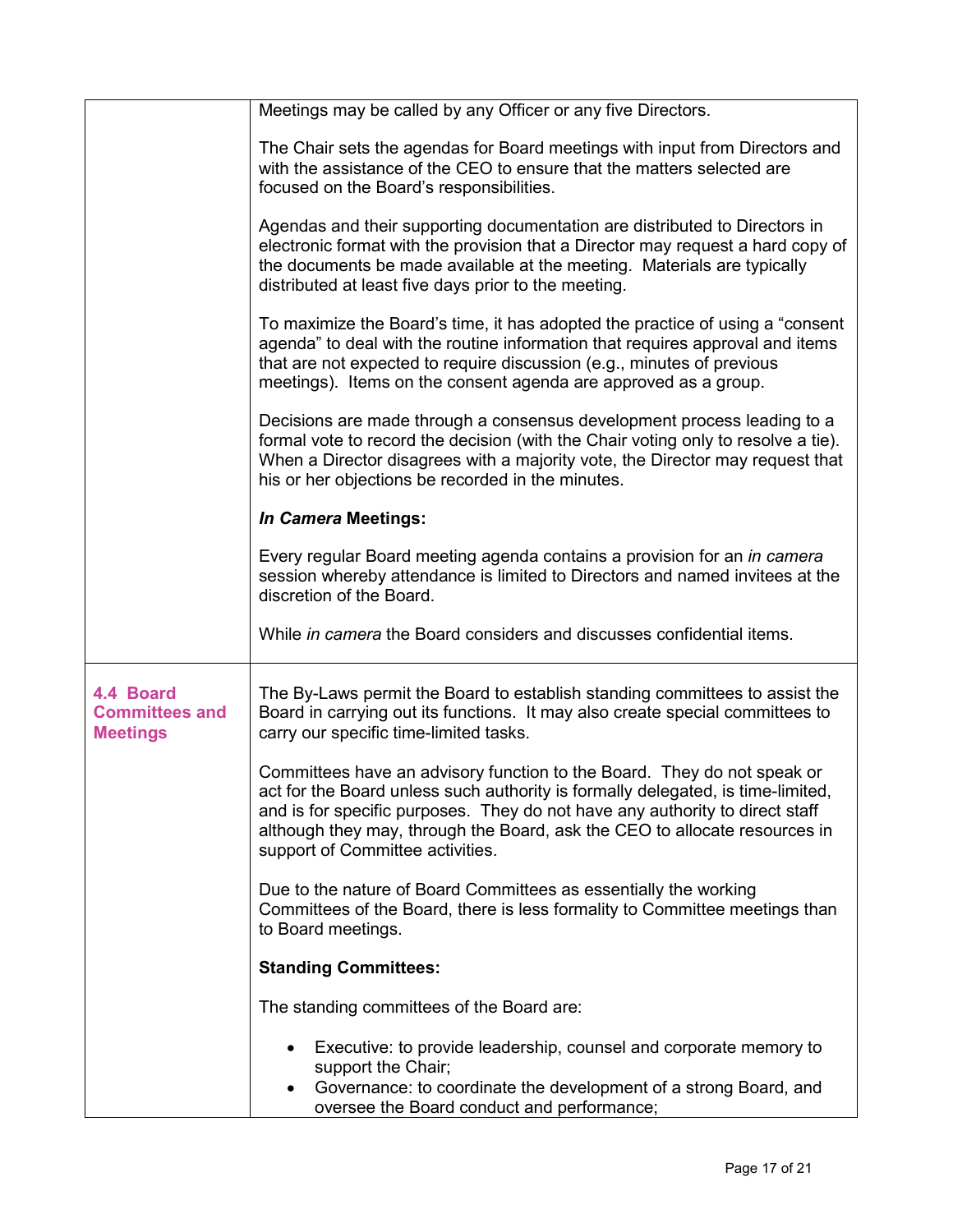|                                           | Audit and Risk Management: to ensure resource management to fulfill<br>the mission and the sustainability of Perley Health's financial health<br>Quality of Life and Safety: to oversee the delivery of care focusing on<br>residents' quality of life and the safety of residents, staff and<br>volunteers; and<br>Strategic Planning: to assist in setting and maintaining the strategic<br>direction of Perley Health.<br><b>Special Committees:</b>                                                                                                                                                                                                               |  |  |  |
|-------------------------------------------|-----------------------------------------------------------------------------------------------------------------------------------------------------------------------------------------------------------------------------------------------------------------------------------------------------------------------------------------------------------------------------------------------------------------------------------------------------------------------------------------------------------------------------------------------------------------------------------------------------------------------------------------------------------------------|--|--|--|
|                                           | The Board currently has two special committees:                                                                                                                                                                                                                                                                                                                                                                                                                                                                                                                                                                                                                       |  |  |  |
|                                           | The Senior Living Expansion Committee: to oversee and monitor the<br>planning and implementation of Senior Living Expansion projects on<br>and off the Perley Health campus; and<br>The Special Committee on Centre of Excellence: to elevate Perley<br>Health's foundational goals of excellence in residents care and<br>services, including its commitment to research and learning.                                                                                                                                                                                                                                                                               |  |  |  |
| 4.5 Adjunct<br><b>Advisors</b>            | Pursuant to the By-Laws, the Board may appoint Adjunct Advisors who<br>volunteer to serve in an advisory capacity to a specific committee. They bring<br>expertise which augments that of the Directors who sit on the committee.<br>They are subject to the same confidentiality provisions applicable to<br>Directors. Adjunct Advisors are appointed annually and may serve as long as<br>their expertise is needed. Serving as an Adjunct Advisor has been found to<br>be valuable to the individual to assess his or her interest in being a Director<br>and to the Board in determining fit.                                                                    |  |  |  |
| 4.6 Board<br>Governance<br><b>Records</b> | Perley Health records consist of those documents that make up the<br>governance framework of Perley Health and are originated by Perley Health<br>or its predecessors including:<br>Legal agreements to which an Officer of Perley Health is signatory;<br>The contents of the Governance Guide and any amendments thereto;<br>and<br>The agendas, supporting materials and minutes of all Annual and                                                                                                                                                                                                                                                                 |  |  |  |
|                                           | special meetings of Members and all Board meetings.<br>Where in accordance with the law, the By-Laws or Board policy, a Board<br>record, or any portion thereof, is required to be kept confidential, it is<br>segregated and accessible only to Directors, the CEO of Perley Health and<br>employees designated by the CEO who need access for carrying out their<br>duties. This applies to both hard copy and electronic materials.<br>The Board web page is accessible only to Directors and Adjunct Advisors and<br>Perley Health employees designated by the CEO. It is a repository of Board<br>documents such as meeting minutes and materials and background |  |  |  |
|                                           | documents.                                                                                                                                                                                                                                                                                                                                                                                                                                                                                                                                                                                                                                                            |  |  |  |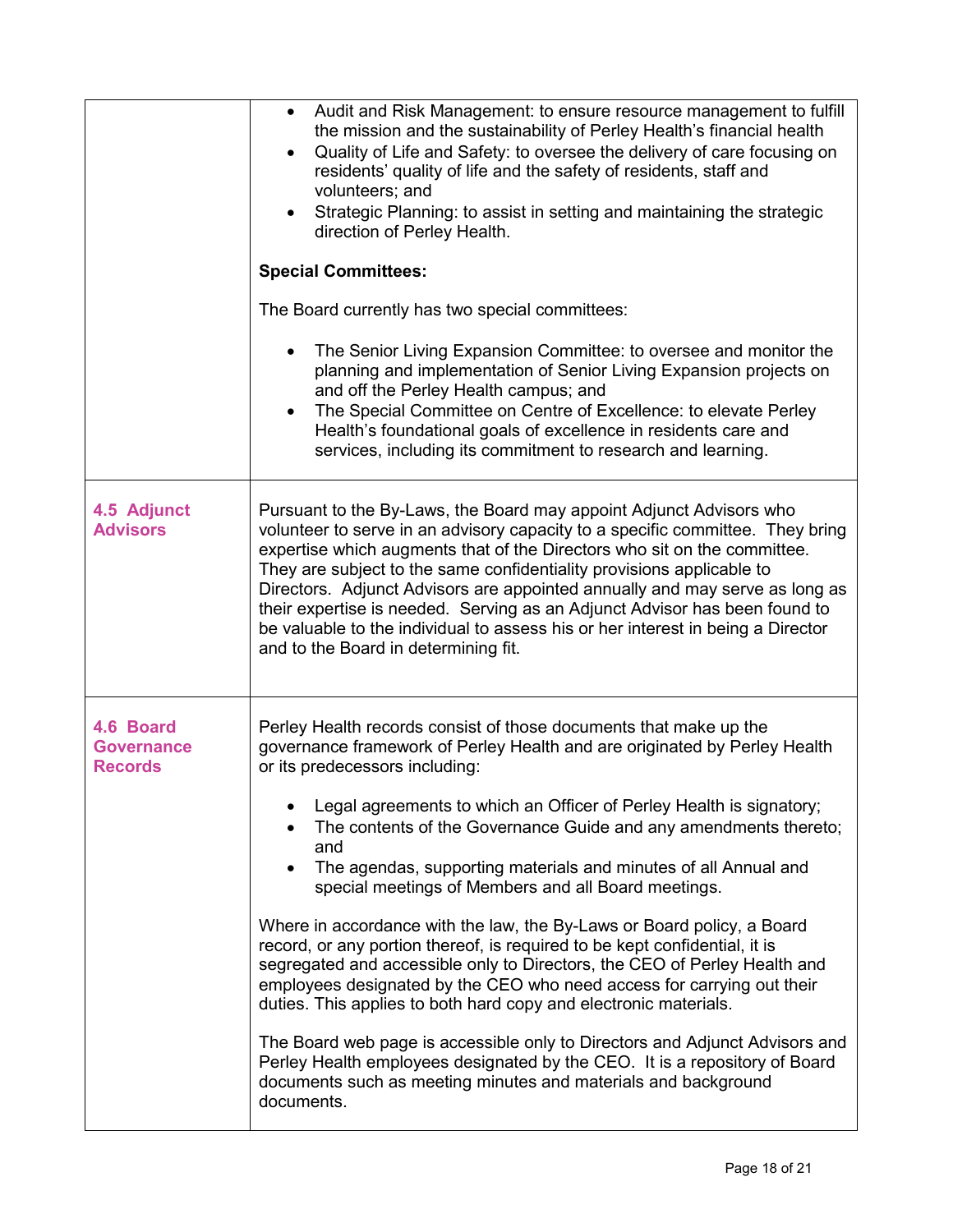|                                                      | The Board is responsible for ensuring that all documentation is collected,<br>retained and made accessible in accordance with legislation, the By-Laws<br>and policies of Perley Health.                                                                                                                                                                                                               |
|------------------------------------------------------|--------------------------------------------------------------------------------------------------------------------------------------------------------------------------------------------------------------------------------------------------------------------------------------------------------------------------------------------------------------------------------------------------------|
| 4.7 Board<br><b>Performance</b><br><b>Evaluation</b> | Good governance requires a continuous cycle of planning, setting directions,<br>monitoring progress, evaluating performance, and adjusting plans<br>accordingly. As part of this cycle, the Perley Health Board of Directors<br>annually assesses the effectiveness of the Board in the fulfillment of its<br>principal governance responsibilities with a view to improving the Board<br>performance. |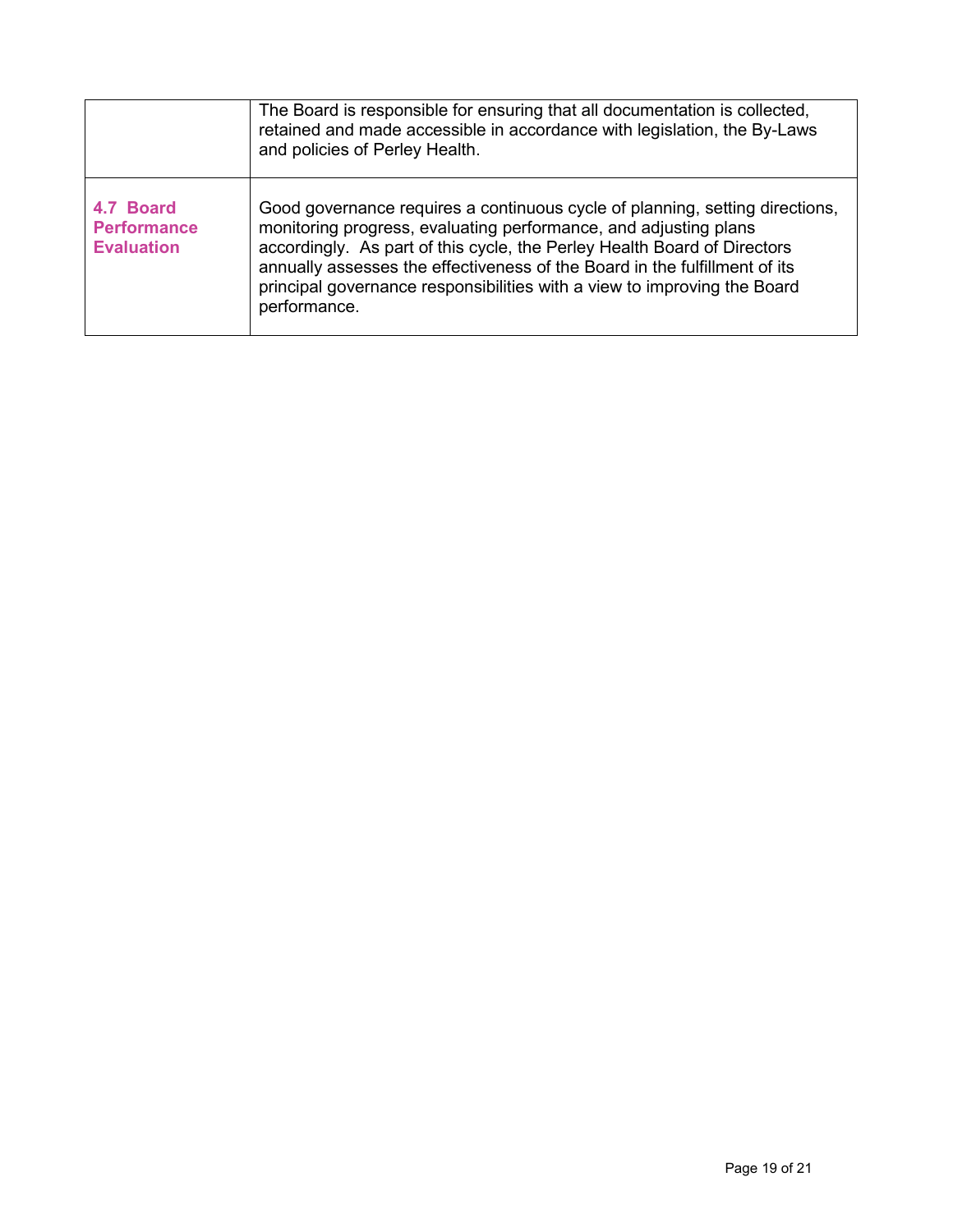| <b>Chapter 5 – Director Recruitment, Orientation and Development</b> |                                                                                                                                                                                                                                                                                                                                                                                                                                                                                                                                                                                                                            |  |  |  |
|----------------------------------------------------------------------|----------------------------------------------------------------------------------------------------------------------------------------------------------------------------------------------------------------------------------------------------------------------------------------------------------------------------------------------------------------------------------------------------------------------------------------------------------------------------------------------------------------------------------------------------------------------------------------------------------------------------|--|--|--|
| 5.1 General                                                          | Crucial to good governance is having a competent, committed, and diverse<br>group of volunteers prepared to give of their time and abilities to sit on the<br>Board of Directors.                                                                                                                                                                                                                                                                                                                                                                                                                                          |  |  |  |
| <b>5.2 Recruitment</b>                                               | <b>Qualifications and Selection Criteria:</b>                                                                                                                                                                                                                                                                                                                                                                                                                                                                                                                                                                              |  |  |  |
|                                                                      | It is imperative that the Board of Directors, as a group, has the qualifications,<br>skills and diversity to govern the Corporation effectively. It should be<br>reasonably representative of the community it serves. The intent is that as a<br>group the Board should be<br>• diverse (e.g. skills, education, gender, ethnicity, language), and<br>• reasonably representative in terms of military, community,<br>public/private sector.                                                                                                                                                                              |  |  |  |
|                                                                      | Directors should<br>be of strong moral character,<br>$\bullet$<br>be willing to give freely of time and energy,<br>$\bullet$<br>have work experience at CEO/CFO/Executive Director level or the<br>$\bullet$<br>equivalent,<br>have superior verbal and written skills,<br>have expressed interest in the health and long-term care industry,<br>$\bullet$<br>be free from conflict of interest, and<br>$\bullet$<br>• not be an employee of Perley Health.<br>It is the responsibility of the Governance Committee to recruit and recommend<br>to the Board suitable Directors so that the Corporation is governed by the |  |  |  |
|                                                                      | appropriate number of Directors at all times, who together have the<br>appropriate skills and abilities.                                                                                                                                                                                                                                                                                                                                                                                                                                                                                                                   |  |  |  |
| 5.3 Vacancy on<br>the Board                                          | The Board may fill any vacant Director's position by appointing a qualified<br>Member to serve until the next Annual Meeting.                                                                                                                                                                                                                                                                                                                                                                                                                                                                                              |  |  |  |
| 5.4 Board<br><b>Orientation</b><br><b>Process</b>                    | Board orientation is designed to prepare new Directors (and Adjunct Advisors)<br>for their role on the Board. It is designed to help new members quickly<br>understand and become familiar with the policies and practices of Perley<br>Health, its protocols, expectations and opportunities, so that they will be able<br>"to hit the ground running."                                                                                                                                                                                                                                                                   |  |  |  |
|                                                                      | If new Directors have not served previously as Adjunct Advisors they are<br>paired with a more experienced Director who acts as a mentor to assist with<br>introductions to the people and practices of the Board.                                                                                                                                                                                                                                                                                                                                                                                                         |  |  |  |